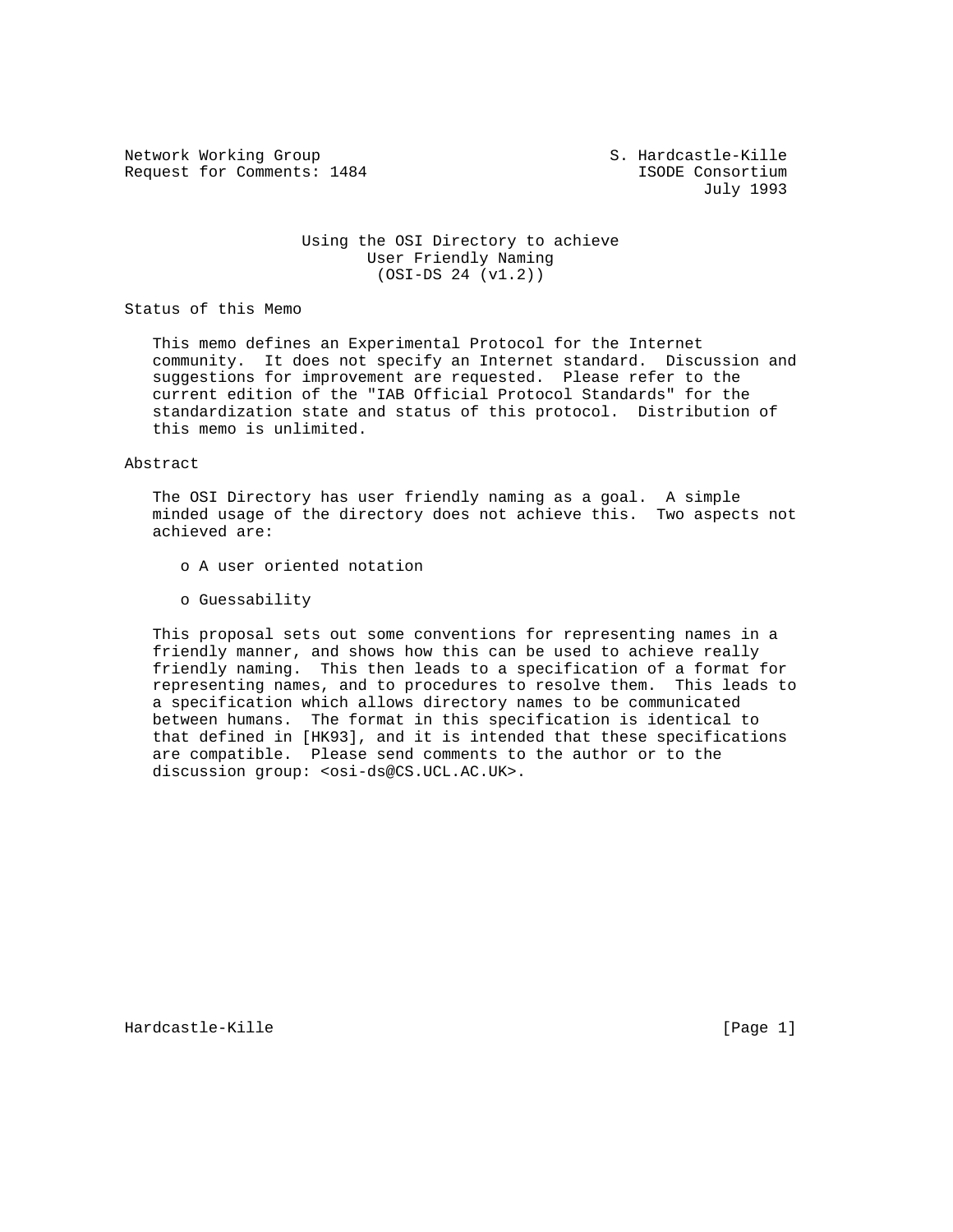Table of Contents

|                | 1.                                                                                                                                                                                                            | 2                                           |                |  |  |  |  |
|----------------|---------------------------------------------------------------------------------------------------------------------------------------------------------------------------------------------------------------|---------------------------------------------|----------------|--|--|--|--|
|                | 2.                                                                                                                                                                                                            |                                             | $\overline{3}$ |  |  |  |  |
|                | 3.                                                                                                                                                                                                            | 8<br>Communicating Directory Names          |                |  |  |  |  |
|                | $4$ .                                                                                                                                                                                                         | 9                                           |                |  |  |  |  |
|                |                                                                                                                                                                                                               | 10                                          |                |  |  |  |  |
|                |                                                                                                                                                                                                               | 12                                          |                |  |  |  |  |
|                | 4.3                                                                                                                                                                                                           |                                             |                |  |  |  |  |
|                |                                                                                                                                                                                                               |                                             |                |  |  |  |  |
|                |                                                                                                                                                                                                               |                                             |                |  |  |  |  |
|                | 5.                                                                                                                                                                                                            |                                             |                |  |  |  |  |
|                | 6.                                                                                                                                                                                                            | Support required from the standard 16       |                |  |  |  |  |
|                | 7.                                                                                                                                                                                                            |                                             |                |  |  |  |  |
|                | 8.                                                                                                                                                                                                            |                                             |                |  |  |  |  |
|                | 9.                                                                                                                                                                                                            |                                             |                |  |  |  |  |
|                |                                                                                                                                                                                                               |                                             |                |  |  |  |  |
|                |                                                                                                                                                                                                               |                                             |                |  |  |  |  |
|                |                                                                                                                                                                                                               |                                             |                |  |  |  |  |
|                |                                                                                                                                                                                                               |                                             |                |  |  |  |  |
|                | Α.                                                                                                                                                                                                            |                                             |                |  |  |  |  |
|                |                                                                                                                                                                                                               |                                             |                |  |  |  |  |
|                |                                                                                                                                                                                                               | List of Fiqures                             |                |  |  |  |  |
|                |                                                                                                                                                                                                               | 1. Example usage of User Friendly Naming 18 |                |  |  |  |  |
|                |                                                                                                                                                                                                               |                                             |                |  |  |  |  |
|                |                                                                                                                                                                                                               |                                             |                |  |  |  |  |
| List of Tables |                                                                                                                                                                                                               |                                             |                |  |  |  |  |
|                |                                                                                                                                                                                                               | 1. Local environment for private DUA 11     |                |  |  |  |  |
|                |                                                                                                                                                                                                               | 2. Local environment for US Public DUA 11   |                |  |  |  |  |
| 1.             |                                                                                                                                                                                                               | Why a notation is needed                    |                |  |  |  |  |
|                |                                                                                                                                                                                                               |                                             |                |  |  |  |  |
|                | Many OSI Applications make use of Distinguished Names (DN) as defined<br>in the OSI Directory [CCI88]. The main reason for having a notation<br>for name format is to interact with a user interface.<br>This |                                             |                |  |  |  |  |
|                | in 1968 and a complete the complete state of the complete state of the complete state of the complete state of                                                                                                |                                             |                |  |  |  |  |

 specification is coming dangerously close to the sin of standardising interfaces. However, there are aspects of presentation which it is desirable to standardise.

 It is important to have a common format to be able to conveniently refer to names. This might be done to represent a directory name on a business card or in an email message. There is a need for a format to support human to human communication, which must be string based (not ASN.1) and user oriented.

Hardcastle-Kille [Page 2]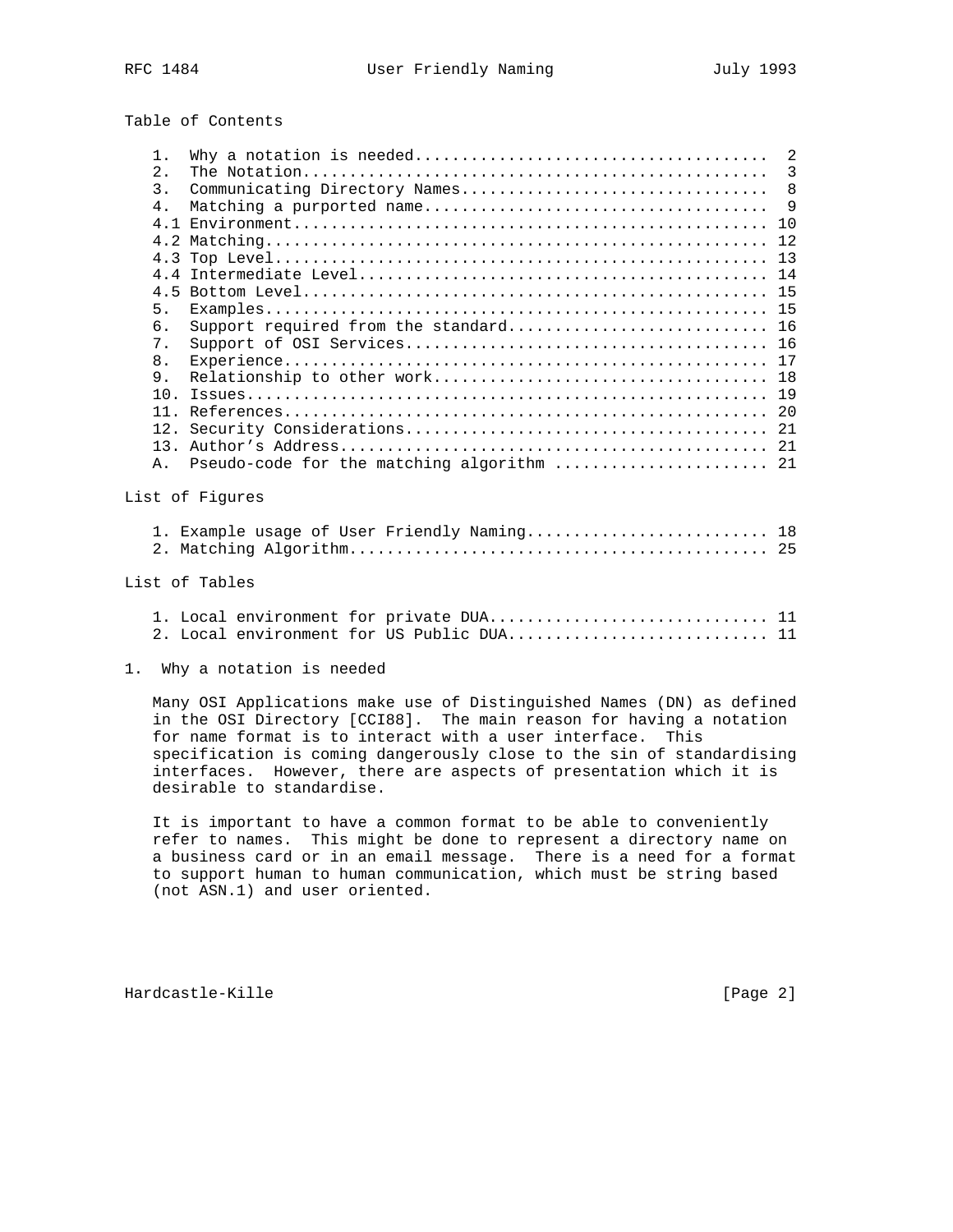In very many cases, a user will be required to input a name. This notation is designed to allow this to happen in a uniform manner across many user interfaces. The intention is that the name can just be typed in. There should not be any need to engage in form filling or complex dialogue.

 It should be possible to take the "human" description given at the meeting, and use it directly. The means in which this happens will become clear later.

 This approach uses the syntax defined in RFC1485 for representing distinguished names [HK93]. By relaxing some of the constraints on this specification, it is argued that a more user oriented specification is produced. However, this syntax cannot be mapped algorithmically onto a distinguished name without the use of a directory.

 This notation is targeted towards a general user oriented system, and in particular to represent the names of humans. Other syntaxes may be more appropriate for other uses of the directory. For example, the OSF Syntax may be more appropriate for some system oriented uses. (The OSF Syntax uses "/" as a separator, and forms names in a manner intended to resemble UNIX filenames).

 This notation is targeted towards names which follow a particular DIT structure: organisationally oriented. This may make it inappropriate for some types of application. There may be a requirement to extend this notation to deal more cleanly with fully geographical names.

 This approach effectively defines a definition of descriptive names on top of the primitive names defined by the OSI Directory.

2. The Notation

 The notation used in this specification is defined in [HK93]. This notation defines an unambiguous representation of distinguished name, and this specification is designed to be used in conjunction with this format. Both specifications arise from the same piece of research work [Kil90]. Some examples of the specification are given here.

The author's User Friendly Name (UFN) might be written:

 Steve Hardcastle-Kille, Computer Science, University College London, GB

or

Hardcastle-Kille [Page 3]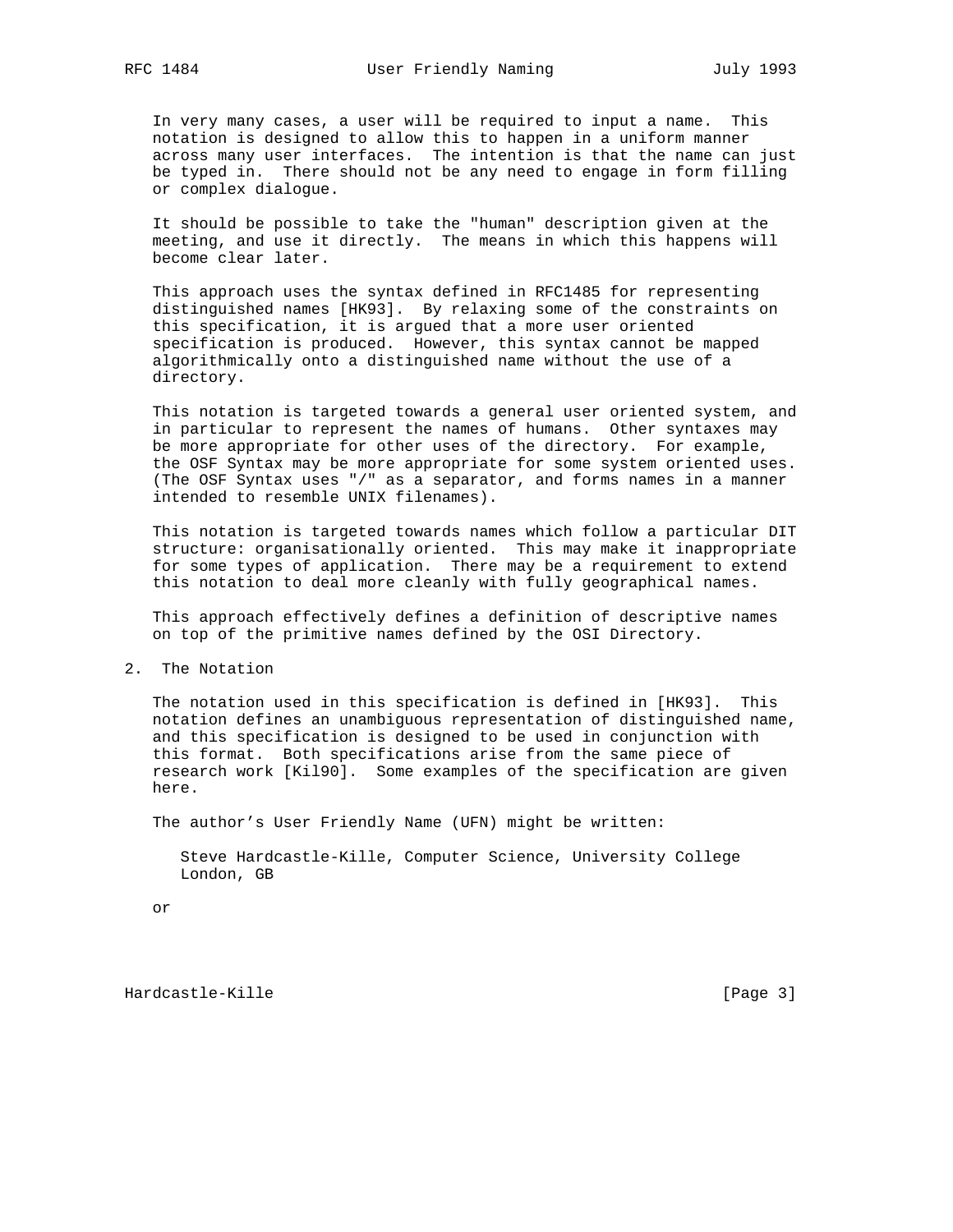S. Hardcastle-Kille, Computer Science, University College London, GB

 This may be folded, perhaps to display in multi-column format. For example:

 Steve Hardcastle-Kille, Computer Science, University College London, GB

Another UFN might be:

Christian Huitema, INRIA, FR

or

 James Hacker, Basingstoke, Widget Inc, GB

The final example shows quoting of a comma in an Organisation name:

L. Eagle, "Sue, Grabbit and Runn", GB

 A purported name is what a user supplies to an interface for resolution into one or more distinguished names. A system should almost always store a name as a distinguished name. This will be more efficient, and avoid problems with purported names which become ambiguous when a new name appears. A user interface may display a distinguished name, using the distinguished name notation. However, it may display a purported name in cases where this will be more pleasing to the user. Examples of this might be:

- o Omission of the higher components of the distinguished name are not displayed (abbreviation).
- o Omission of attribute types, where the type is unlikely to be needed to resolve ambiguity.

 The ways in which a purported name may vary from a distinguished name are now described:

Hardcastle-Kille [Page 4]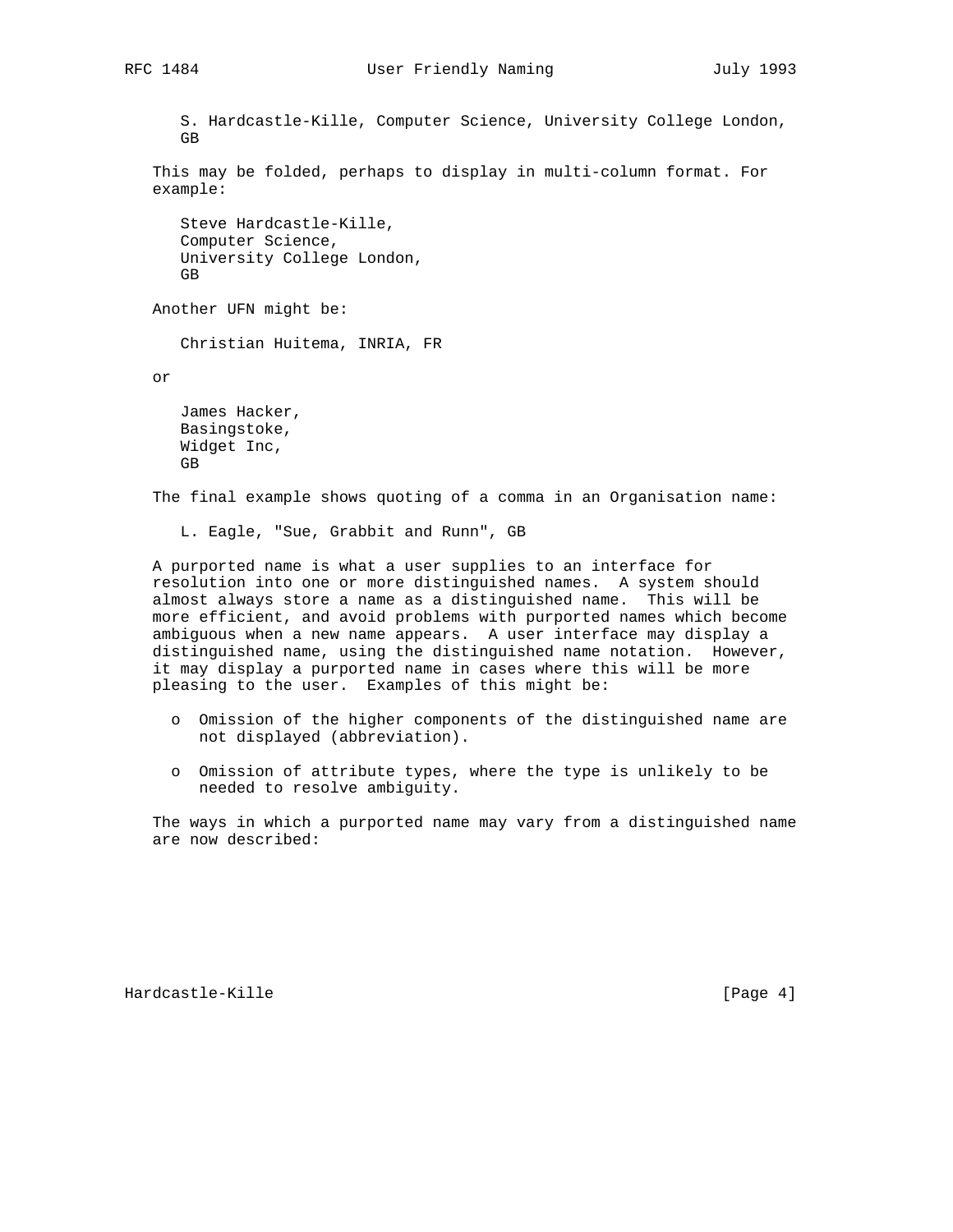Type Omission

There are two cases of this.

- o Schema defaulting. In this case, although the type is not present, a schema defaulting is used to deduce the type. The first two types of schema defaulting may be used to deduce a distinguished name without the use of the directory. The use of schema defaulting may be useful to improve the performance of UFN resolution. The types of schema defaulting are:
	- -- Default Schema
	- -- Context Dependent Default Schema
	- -- Data Dependent Default Schema
- o Omission of the type to be resolved by searching.

Default Schema

 The attribute type of an attribute may always be present. This may be done to emphasise the type structure of a name. In some cases, the typing may be omitted. This is done in a way so that in many common cases, no attribute types are needed. The following type hierarchy (schema) is assumed:

Common Name, (((Organisational Unit)\*, Organisation,) Country)

 Explicitly typed RDNs may be inserted into this hierarchy at any point. The least significant component is always of type Common Name. Other types follow the defined organisational hierarchy. The following are equivalent:

 Filestore Access, Bells, Computer Science, University College London, GB

and

 CN=Filestore Access, OU=Bells, OU=Computer Science, O=University College London, C=GB

 To interpet a distinguished name presented in this format, with some or all of the attributes with the type not specified, the types are derived according to the type hierarchy by the following algorithm:

 1. If the first attribute type is not specified, it is CommonName.

Hardcastle-Kille [Page 5]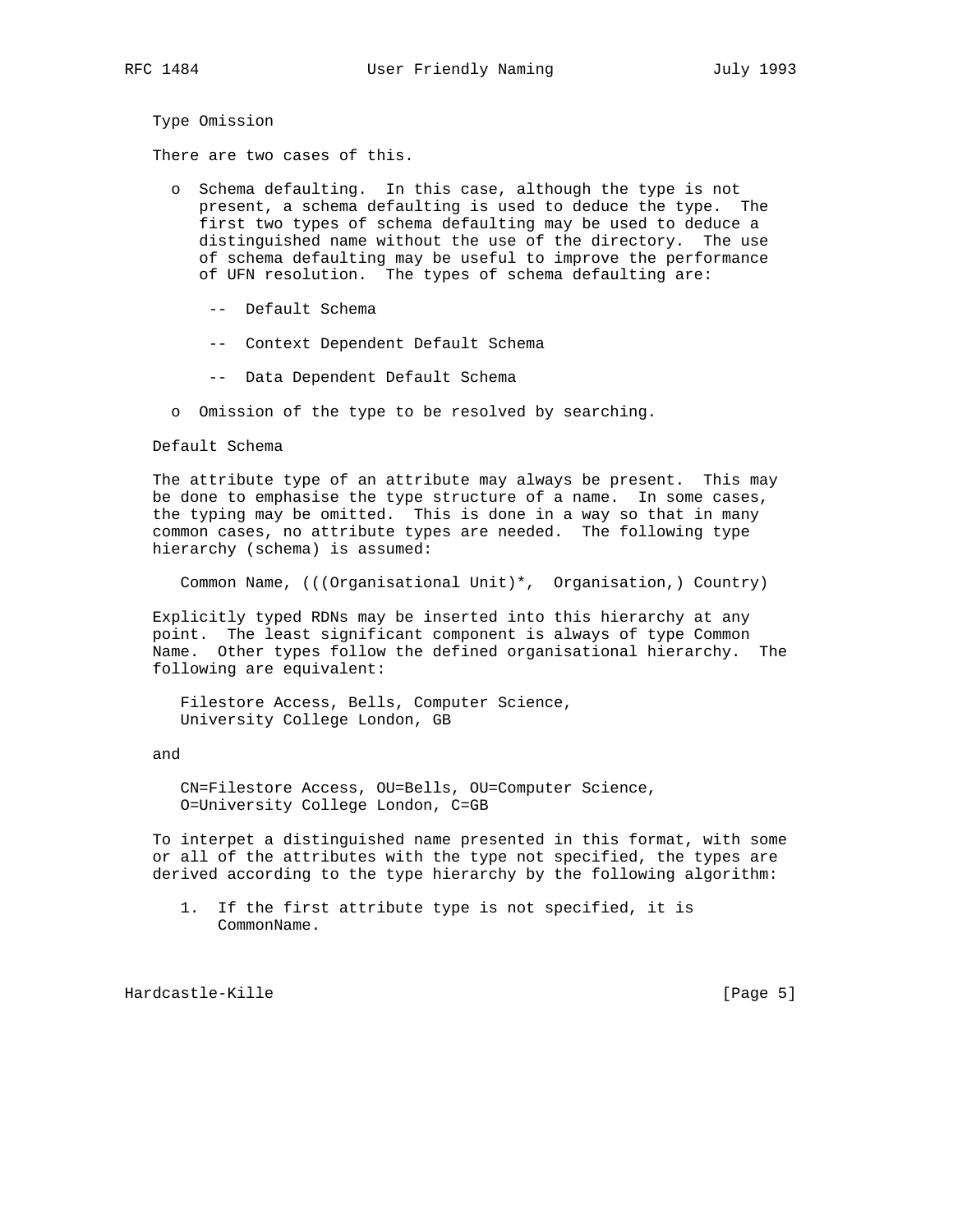- 2. If the last attribute type is not specified, it is Country.
- 3. If there is no organisation explicitly specified, the last attribute with type not specified is of type Organisation.
- 4. Any remaining attribute with type unspecified must be before an Organisation or OrganisationalUnit attribute, and is of type OrganisationalUnit.

 To take a distinguished name, and generate a name of this format with attribute types omitted, the following steps are followed.

- 1. If the first attribute is of type CommonName, the type may be omitted.
- 2. If the last attribute is of type Country, the type may be omitted.
- 3. If the last attribute is of type Country, the last Organisation attribute may have the type omitted.
- 4. All attributes of type OrganisationalUnit may have the type omitted, unless they are after an Organisation attribute or the first attribute is of type OrganisationalUnit.

Context Dependent Default Schema

 The distinguished name notation defines a fixed schema for type defaulting. It may be useful to have different defaults in different contexts. For example, the defaulting convention may be applied in a modified fashion to objects which are known not to be common name objects. This will always be followed if the least significant component is explicitly typed. In this case, the following hierarchy is followed:

((Organisational Unit)\*, Organisation,) Country

Data Dependent Defaulting

 There are cases where it would be optimal to default according to the data. For example, in:

Einar Stefferud, Network Management Associates, CA, US

 It would be useful to default "CA" to type State. This might be done by defaulting all two letter attributes under C=US to type State.

Hardcastle-Kille [Page 6]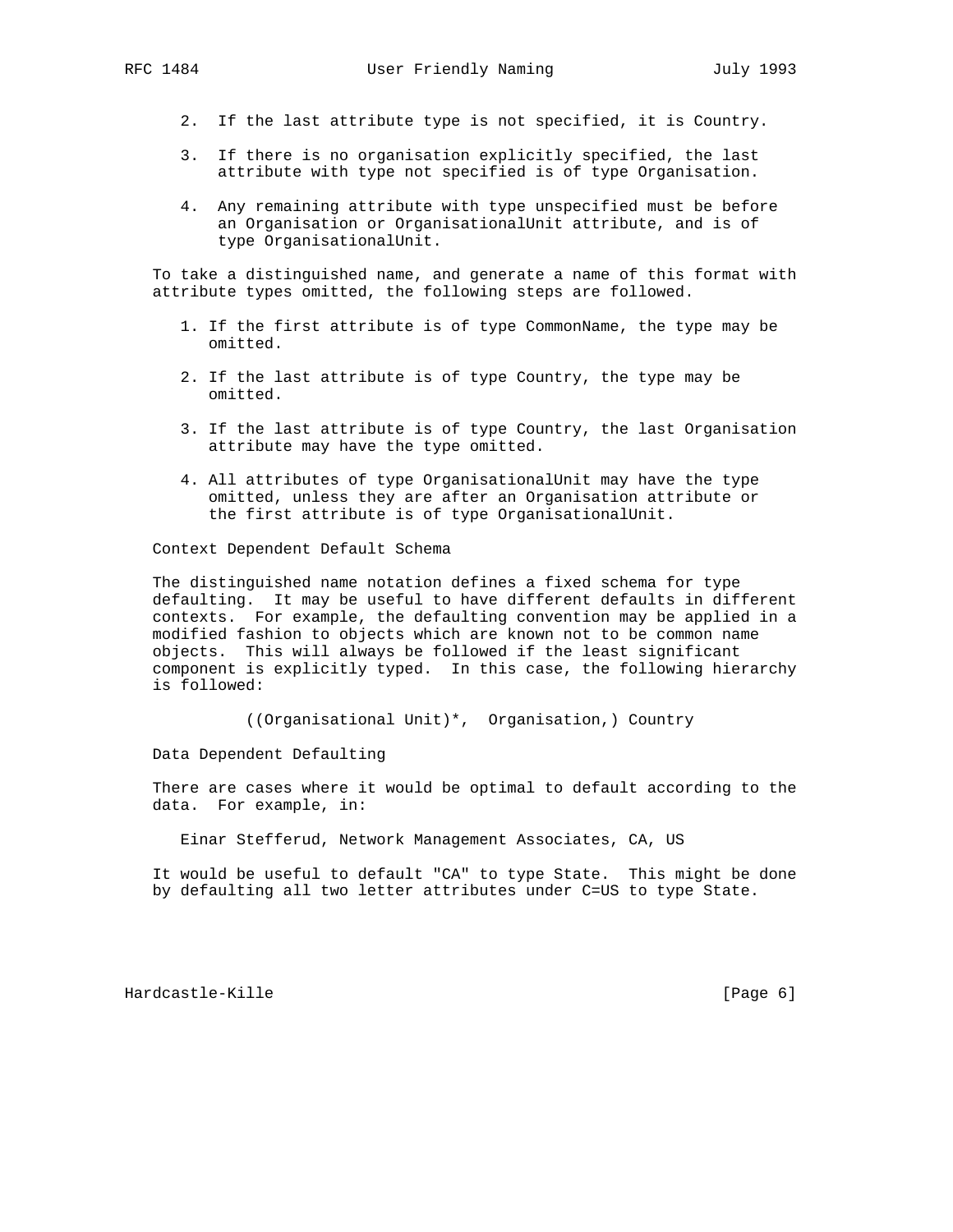General Defaulting

 A type may be omitted in cases where it does not follow a default schema hierarchy, and then type variants can be explored by searching. Thus a distinguished name could be represented by a uniquely matching purported name. For example,

```
 James Hacker,
 Basingstoke,
 Widget Inc,
 GB
```
Would match the distinguished name:

 CN=James Hacker, L=Basingstoke, O=Widget Inc, CN=GB

Abbreviation

 Some of the more significant components of the DN will be omitted, and then defaulted in some way (e.g., relative to a local context). For example:

Steve Hardcastle-Kille

Could be interpreted in the context of an organisational default.

Local Type Keywords

 Local values can be used to identify types, in addition to the keywords defined in [HK93]. For example, "Organisation" may be recognised as an alternative to "O".

Component Omission

 An intermediate component of the name may be omitted. Typically this will be an organisational unit. For example:

Steve Hardcastle-Kille, University College London, GB

In some cases, this can be combined with abbreviation. For example:

Steve Hardcastle-Kille, University College London

Hardcastle-Kille [Page 7]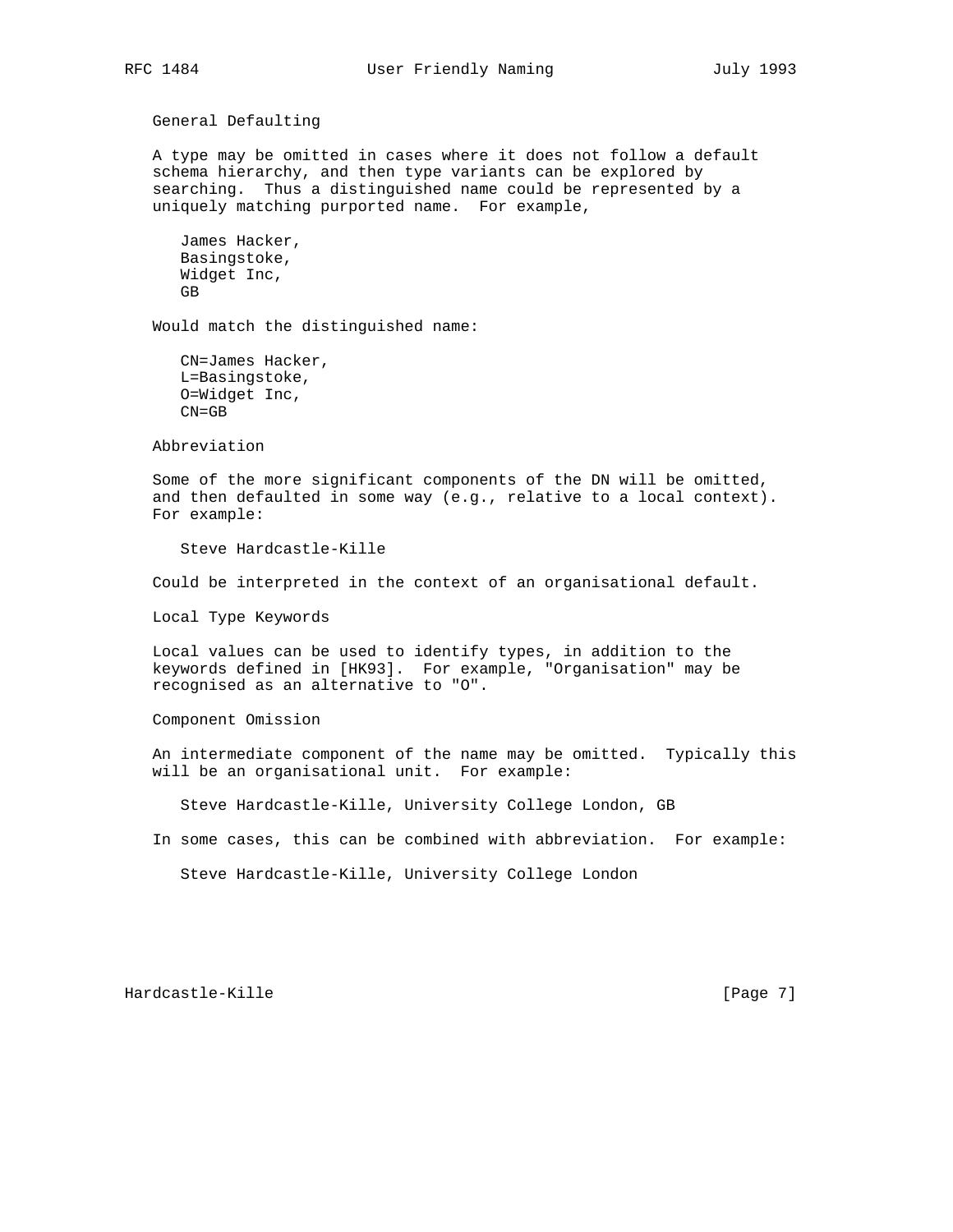Approximation

 Approximate renditions or alternate values of one or more of the components will be supplied. For example:

Stephen Hardcastle-Kille, CS, UCL, GB

or

Steve Keill, Comp Sci, Univarstiy College London, GB

Friendly Country

 A "friendly country name" can be used instead of the ISO 3166 two letter code. For example:

UK; USA; France; Deutchland.

3. Communicating Directory Names

 A goal of this standard is to provide a means of communicating directory names. Two approaches are given, one defined in [HK93], and the other here. A future version of these specifications may contain only one of these approaches, or recommend use of one approach. The approach can usually be distinguished implicitly, as types are normally omitted in the UFN approach, and are always present in the Distinguished Name approach. No recommendation is made here, but the merits of each approach is given.

- 1. Distinguished Name or DN. A representation of the distinguished name, according to the specification of [HK93].
- 2. User Friendly Name or UFN. A purported name, which is expected to unambiguously resolve onto the distinguished name.

 When a UFN is communicated, a form which should efficiently and unambiguously resolve onto a distinguished name should be chosen. Thus it is reasonable to omit types, or to use alternate values which will unambiguously identify the entry in question (e.g., by use of an alternate value of the RDN attribute type). It is not reasonable to use keys which are (or are likely to become) ambiguous.

 The approach used should be implicit from the context, rather than wired into the syntax. The terms "Directory Name" and "X.500 Name" should be used to refer to a name which might be either a DN or UFN. An example of appropriate usage of both forms is given in the Section which defines the Author's location in section 12.

Hardcastle-Kille [Page 8]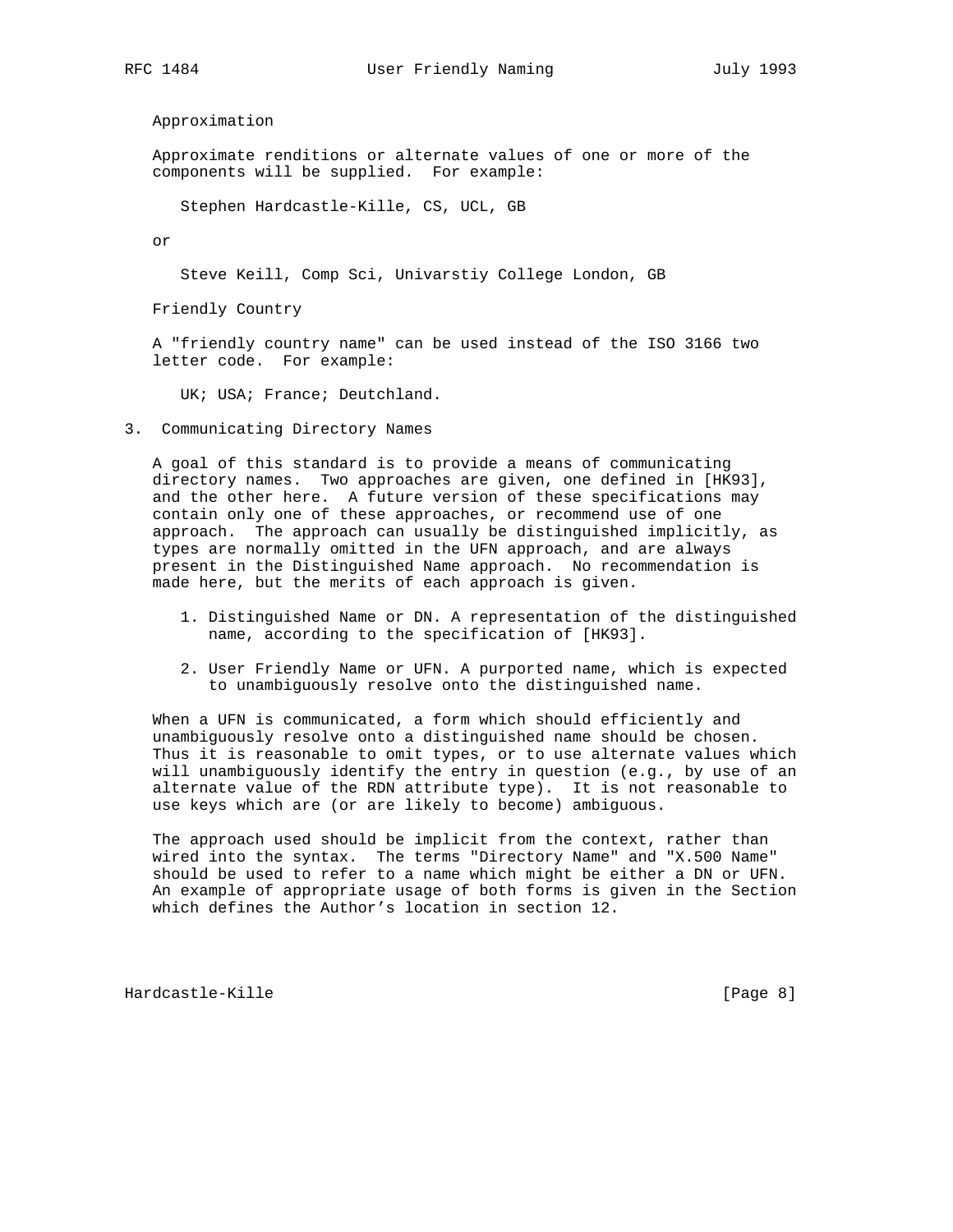Advantages of communicating the DN are:

- o The Distinguished Name is an unambiguous and stable reference to the user.
- o The DN will be used efficiently by the directory to obtain information.

Advantages of communicating the UFN are:

- o Redundant type information can be omitted (e.g., "California", rather than "State=California", where there is known to be no ambiguity.
- o Alternate values can be used to identify a component. This might be used to select a value which is meaningful to the recipient, or to use a shorter form of the name. Often the uniqueness requirements of registration will lead to long names, which users will wish to avoid.
- o Levels of the hierarchy may be omitted. For example in a very small organisation, where a level of hierarchy has been used to represent company structure, and the person has a unique name within the organisation.

 Where UFN form is used, it is important to specify an unambiguous form. In some ways, this is analogous to writing a postal address. There are many legal ways to write it. Care needs to be taken to make the address unambiguous.

4. Matching a purported name

 The following approach specifies a default algorithm to be used with the User Friendly Naming approach. It is appropriate to modify this algorithm, and future specifications may propose alternative algorithms. Two simple algorithms are noted in passing, which may be useful in some contexts:

- 1. Use type omission only, but otherwise require the value of the RDN attribute to be present.
- 2. Require each RDN to be identified as in 1), or by an exact match on an alternate value of the RDN attribute.

 These algorithms do not offer the flexibility of the default algorithm proposed, but give many of the benefits of the approach in a very simple manner.

Hardcastle-Kille **Exercise Exercise Exercise Exercise** (Page 9)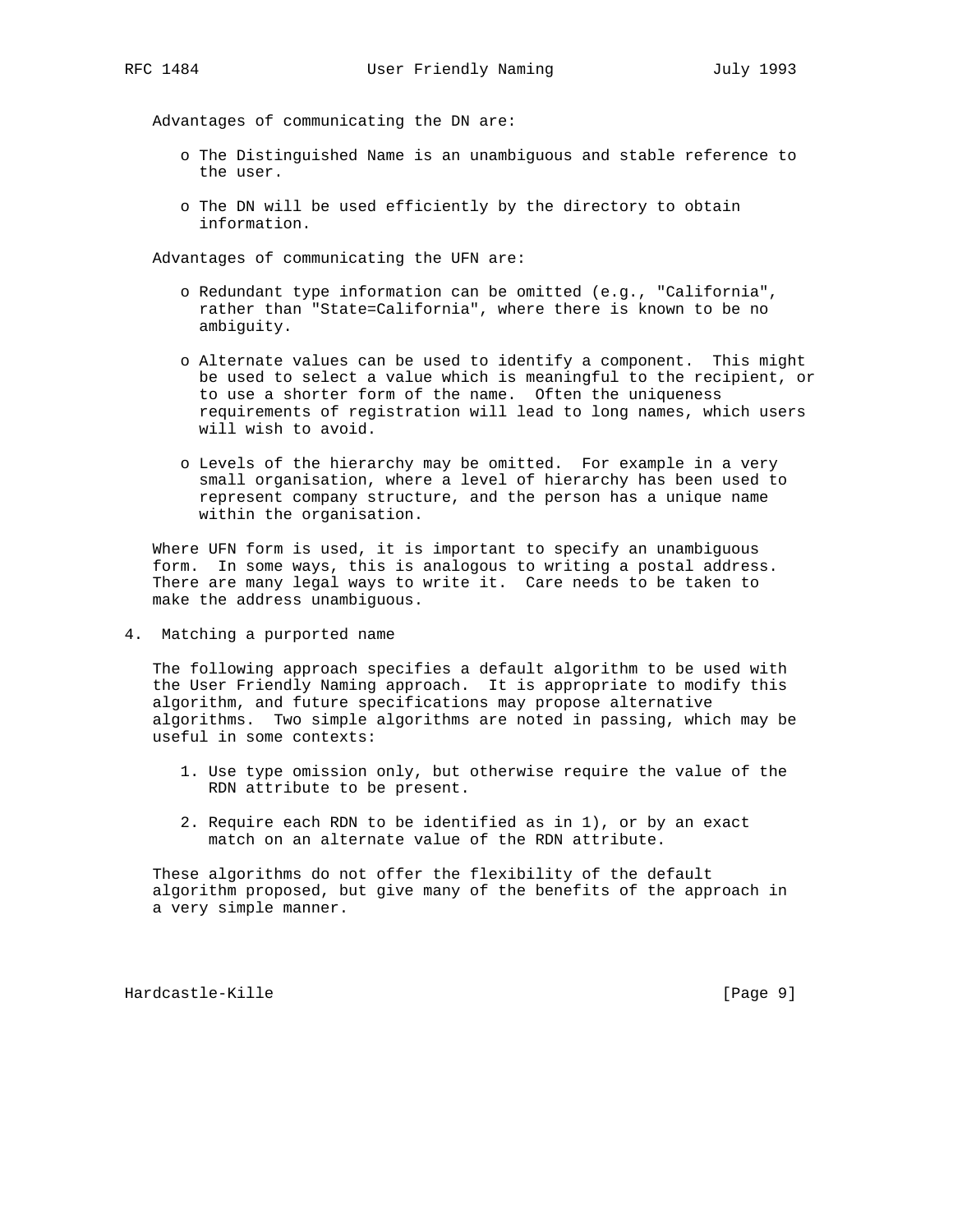The major utility of the purported name is to provide the important "user friendly" characteristic of guessability. A user will supply a purported name to a user interface, and this will be resolved onto a distinguished name. When a user supplies a purported name there is a need to derive the DN. In most cases, it should be possible to derive a single name from the purported name. In some cases, ambiguities will arise and the user will be prompted to select from a multiple matches. This should also be the case where a component of the name did not "match very well".

 There is an assumption that the user will simply enter the name correctly. The purported name variants are designed to make this happen! There is no need for fancy window based interfaces or form filling for many applications of the directory. Note that the fancy interfaces still have a role for browsing, and for more complex matching. This type of naming is to deal with cases where information on a known user is desired and keyed on the user's name.

### 4.1 Environment

 All matches occur in the context of a local environment. The local environment defines a sequence of name of a non-leaf objects in the DIT. This environment effectively defines a list of acceptable name abbreviations where the DUA is employed. The environment should be controllable by the individual user. It also defines an order in which to operate.

 This list is defined in the context of the number of name components supplied. This allows varying heuristics, depending on the environment, to make the approach have the "right" behaviour.

 In most cases, the environment will start at a local point in the DIT, and move upwards. Examples are given in Tables 1 and 2. Table 1 shows an example for a typical local DUA, which has the following characteristics:

One component

 Assumed first to be a user in the department, then a user or department within the university, the a national organisation, and finally a country.

Two components

 Most significant component is first assumed to be a national organisation, then a department (this might be reversed in some organisations), and finally a country.

Hardcastle-Kille [Page 10]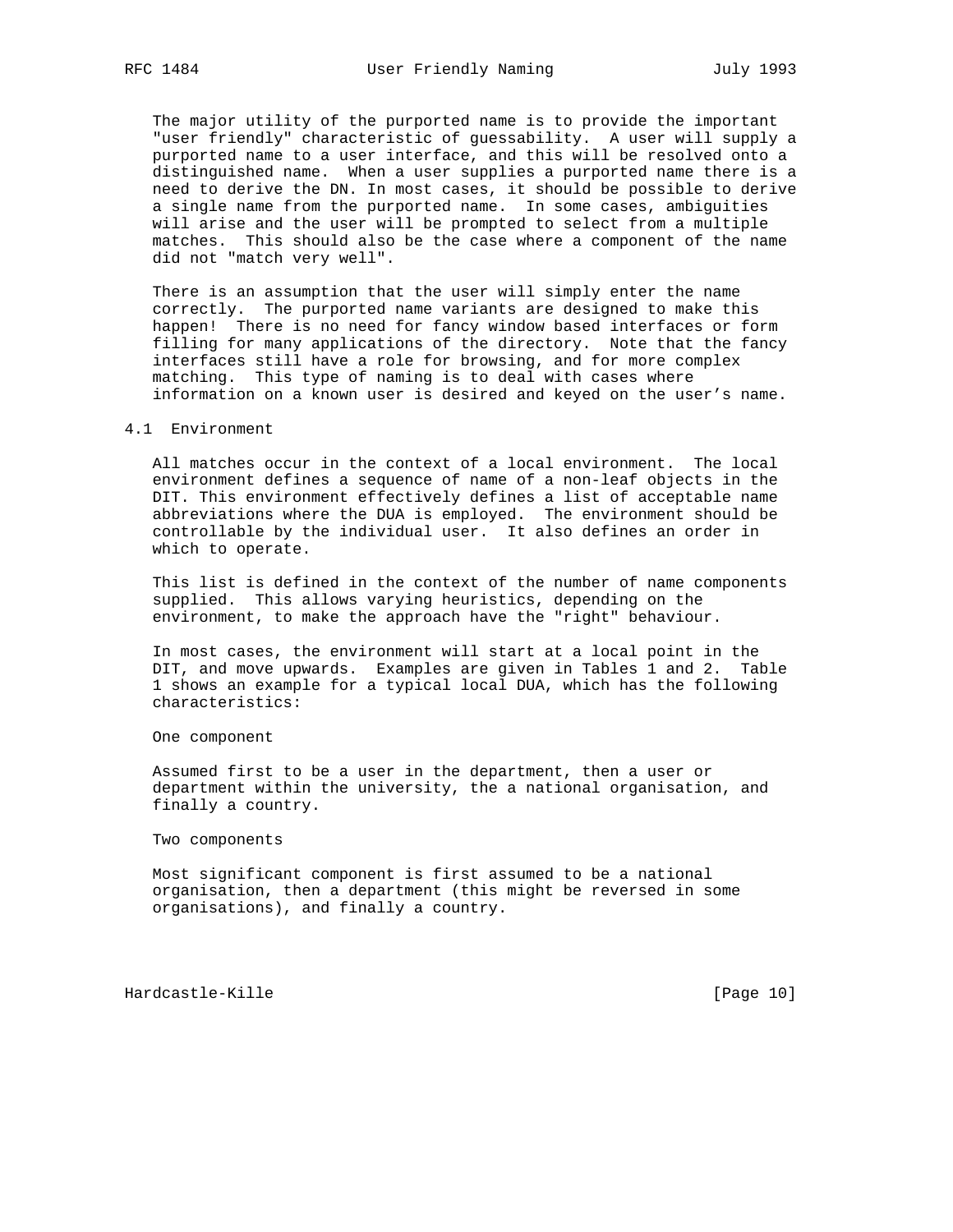# Three or more components

 The most significant component is first assumed to be a country, then a national organisation, and finally a department.

| Components | Number of   Environment                                                       |
|------------|-------------------------------------------------------------------------------|
|            | Physics, University College London, GB<br>University College London, GB<br>GB |
| 2          | GB<br>University College London, GB                                           |
| $3+$       | <b>GB</b><br>University College London, GB                                    |

Table 1: Local environment for private DUA

| Components | Number of   Environment |
|------------|-------------------------|
| 1, 2       | US<br>CA                |
| $3+$       | US<br>CA                |

Table 2: Local environment for US Public DUA

Hardcastle-Kille [Page 11]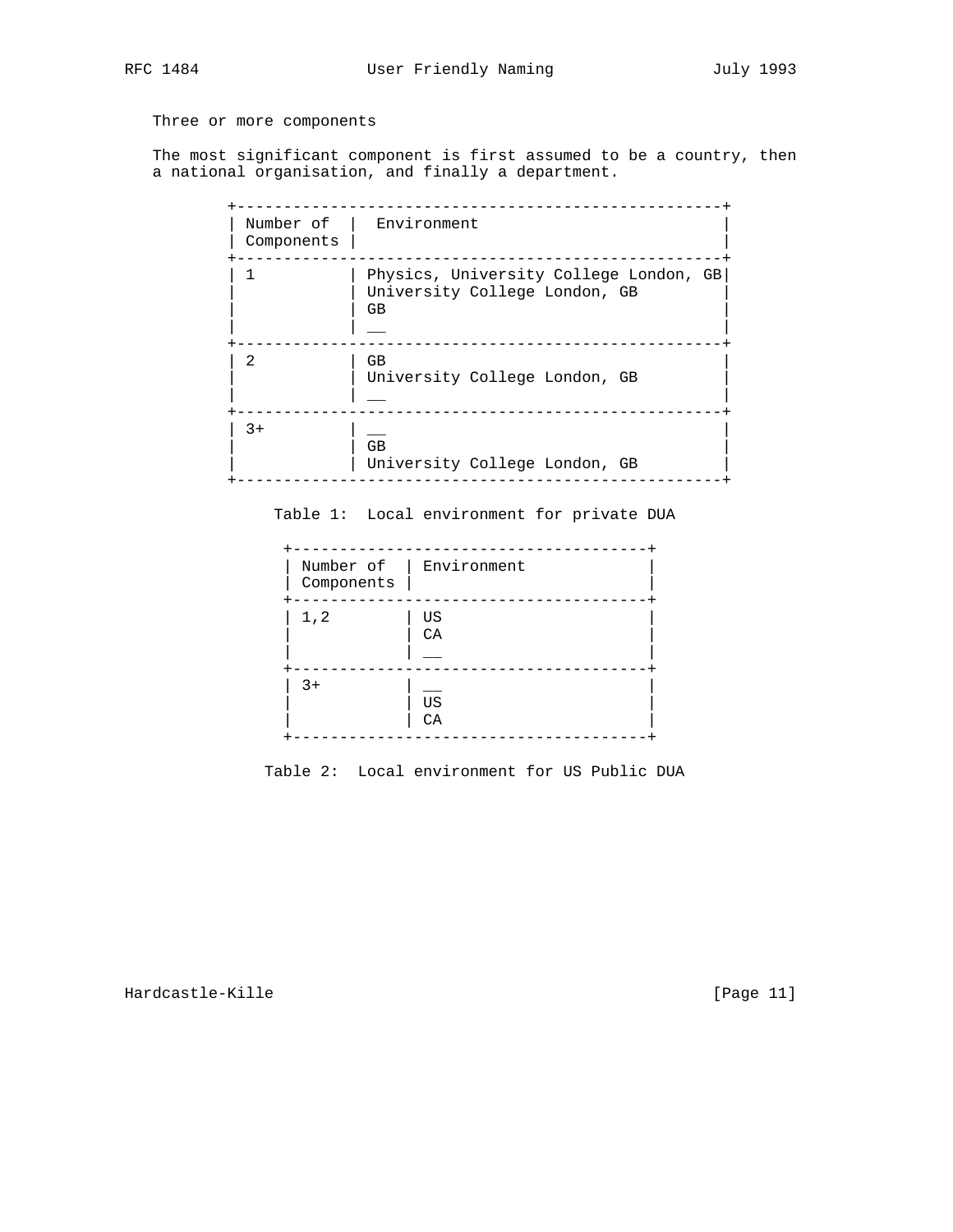# 4.2 Matching

 A purported name will be supplied, usually with a small number of components. This will be matched in the context of an environment. Where there are multiple components to be matched, these should be matched sequentially. If an unambiguous DN is determined, the match continues as if the full DN had been supplied. For example if

Stephen Hardcastle-Kille, UCL

 is being matched in the context of environment GB, first UCL is resolved to the distinguished name:

University College London, GB

 Then the next component of the purported name is taken to determine the final name. If there is an ambiguity (e.g., if UCL had made two matches, both paths are explored to see if the ambiguity can be resolved. Eventually a set of names will be passed back to the user.

 Each component of the environment is taken in turn. If the purported name has more components than the maximum depth, the environment element is skipped. The advantage of this will be seen in the example given later.

A match of a name is considered to have three levels:

Exact

A DN is specified exactly

Good

 Initially, a match should be considered good if it is unambiguous, and exactly matches an attribute value in the entry. For human names, a looser metric is probably desirable (e.g., S Hardcastle- Kille should be a good match of S. Hardcastle-Kille, S.E. Hardcastle-Kille or Steve Hardcastle-Kille even if these are not explicit alternate values).

Poor

Any other substring or approximate match

 Following a match, the reference can be followed, or the user prompted. If there are multiple matches, more than one path may be followed. There is also a shift/reduce type of choice: should any partial matches be followed or should the next element of the

Hardcastle-Kille [Page 12]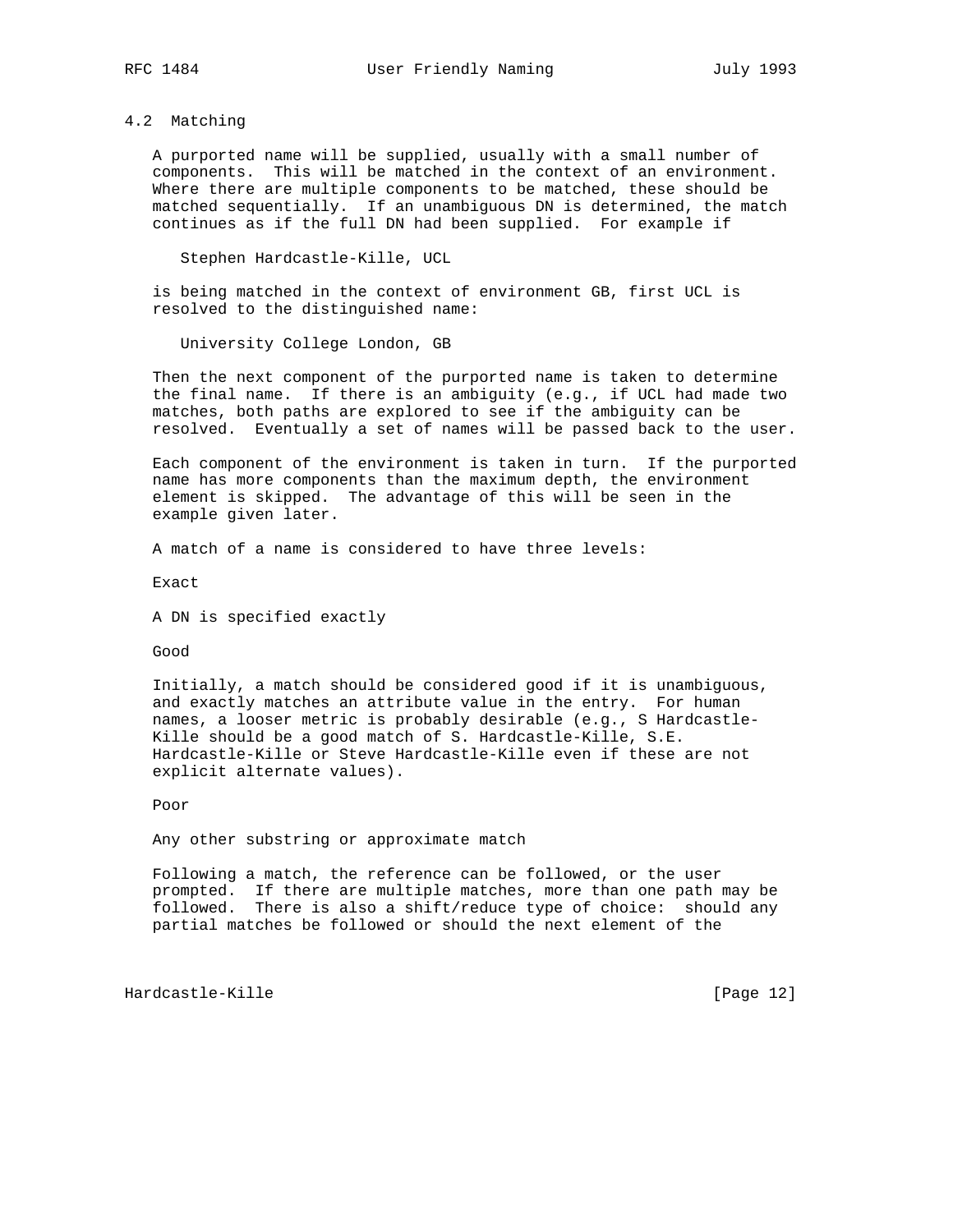environment be tried. The following heuristics are suggested, which may be modified in the light of experience. The overall aim is to resolve cleanly specified names with a minimum of fuss, but give sufficient user control to prevent undue searching and delay.

- 1. Always follow an exact match.
- 2. Follow all good matches if there are no exact matches.
- 3. If there are only poor matches, prompt the user. If the user accepts one or more match, they can be considered as good. If all are rejected, this can be treated as no matches.
- 4. Automatically move to the next element of the environment if no matches are found.

 When the final component is matched, a set of names will be identified. If none are identified, proceed to the next environment element. If the user rejects all of the names, processing of the next environment element should be confirmed.

 The exact approach to matching will depend on the level of the tree at which matching is being done. We can now consider how attributes are matched at various levels of the DIT.

 There is an issue of approximate matching. Sometimes it helps, and sometimes just returns many spurious matches. When a search is requested, all relevant attributes should be returned, so that distinguished and non-distinguished values can be looked at. This will allow a distinction to be made between good and poor matches. It is important that where, for example, an acronym exactly matches an organisation, that the user is not prompted about other organisations where it matches as a substring.

4.3 Top Level

 In this case, a match is being done at the root of the DIT. Three approaches are suggested, dependent on the length of supplied name. All lead to a single level search of the top level of the DIT.

Exactly 2

 This is assumed to be a 3166 two letter country code, or an exact match on a friendly country or organisation (e.g., UK or UN). Do exact match on country and friendly country.

Hardcastle-Kille [Page 13]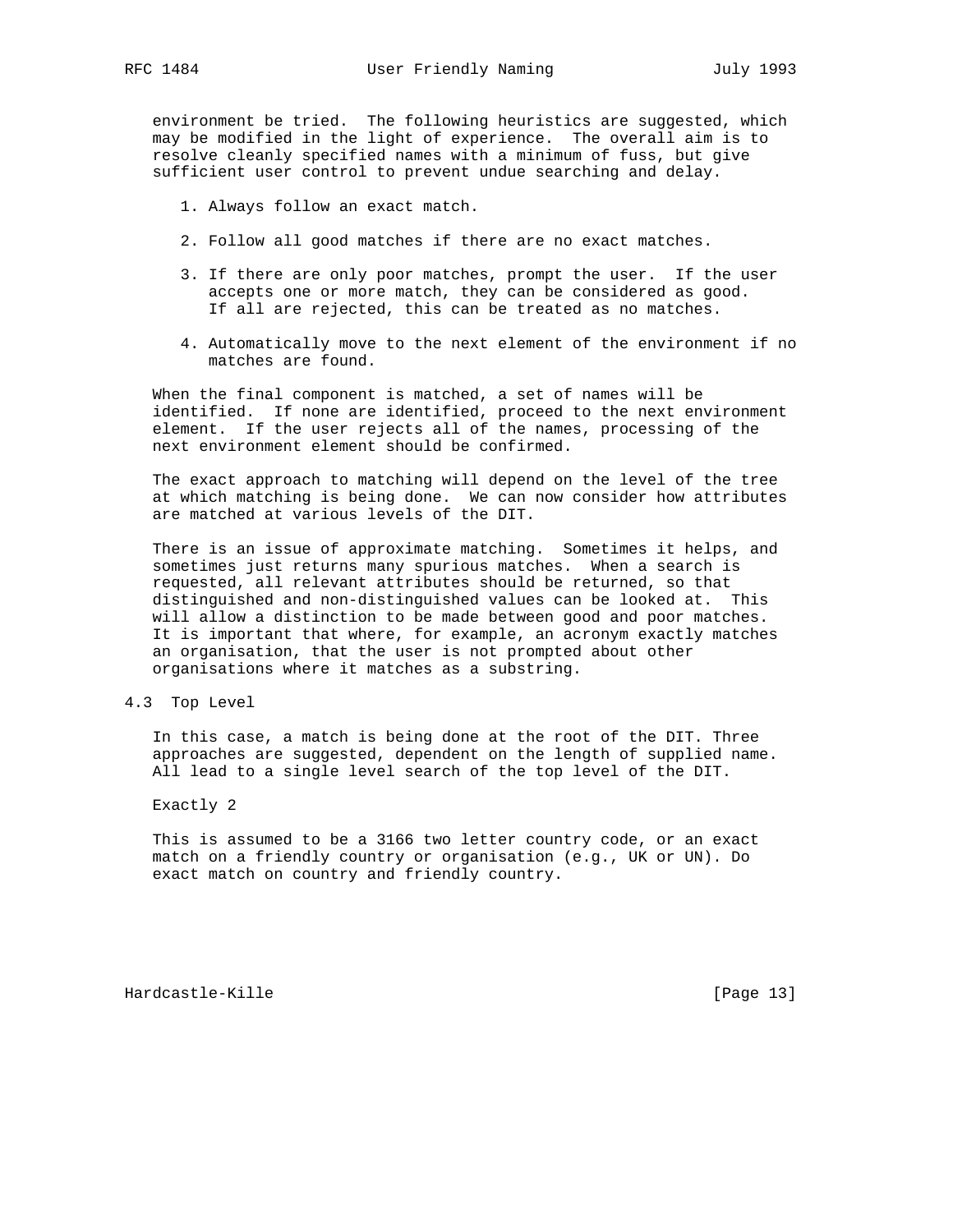Greater than 2

 Make an approximate and substring match on friendly country and organisation.

4.4 Intermediate Level

 Once the root level has been dealt with, intermediate levels will be looking for organisational components (Organisation, Locality, Org Unit). In some cases, private schema control will allow the system to determine which is at the next level. In general this will not be possible. In each case, make a substring and approximate match search of one level. The choice depends on the base object used in the search.

- 1. If DN has no Organisation or Locality, filter on Organisation and Locality.
- 2. If DN has Org Unit, filter on Org Unit.
- 3. If DN has Organisation, filter on Locality and Org Unit.
- 4. If DN has Locality, filter on Organisation.

 These allow some optimisation, based on legal choices of schema. Keeping filters short is usually desirable to improve performance.

 A few examples of this, where a base object has been determined (either by being the environment or by partial resolution of a purported name), and the next element of a purported name is being considered. This will generate a single level search. What varies is the types being filtered against. If the DN is:

University College London, GB

The search should be for Org Unit or Locality. If the DN is:

Organisation=UN

the search should be for Org Unit or Locality.

 There may be some improvements with respect to very short keys. Not making approximate or substring matches in these cases seems sensible. (It might be desirable to allow "\*" as a part of the purported name notation).

Hardcastle-Kille [Page 14]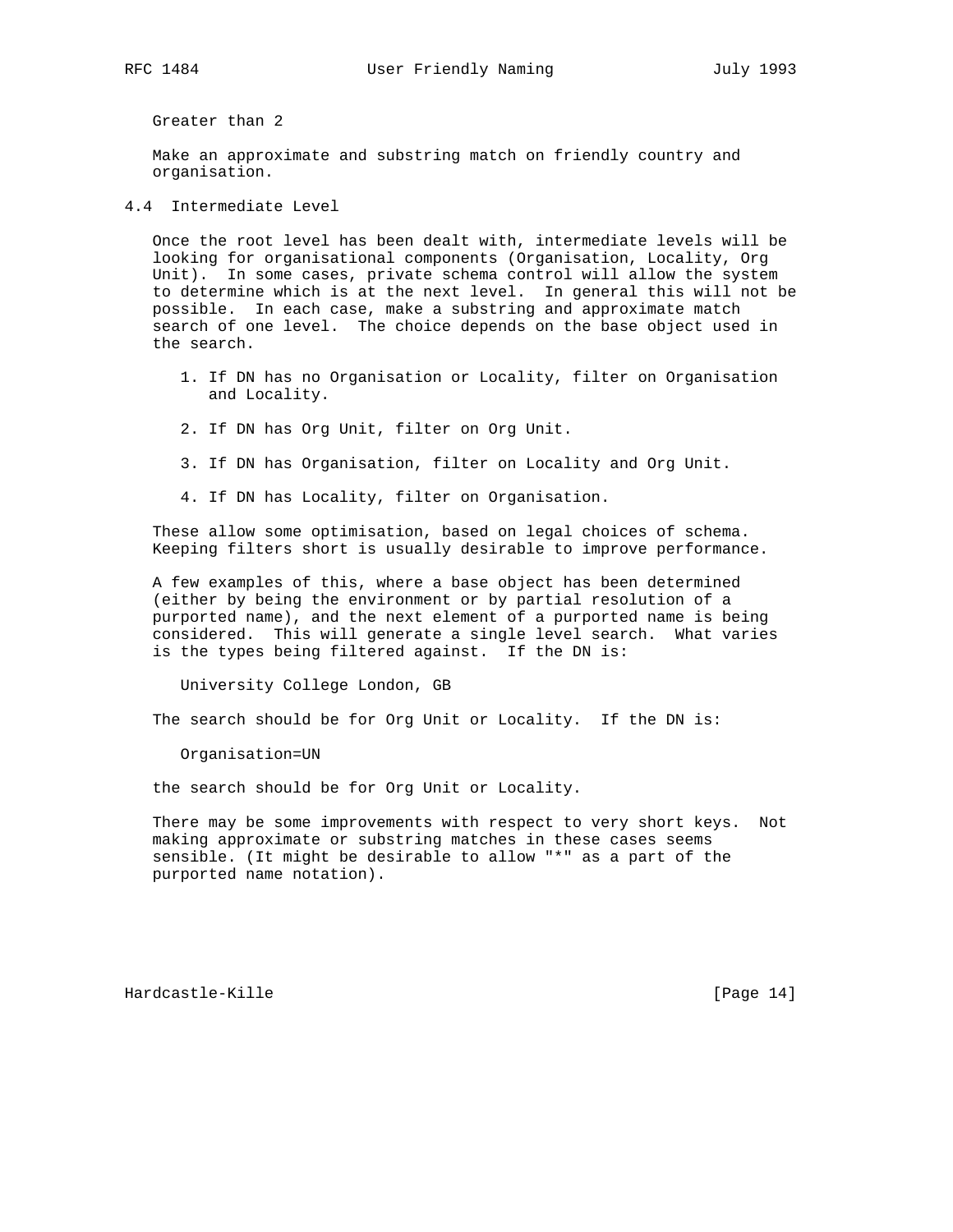## 4.5 Bottom Level

 The "Bottom Level" is to deal with leaf entries in the DIT. This will often be a person, but may also be a role, an application entity or something else.

 The last component of a purported name may either reference a leaf or non-leaf. For this reason, both should be tested for. As a heuristic, if the base object for the search has two or more components it should be tested first as a bottom level name and then intermediate. Reverse this for shorter names. This optimises for the (normal) case of non-leaves high up the tree and leaves low down the tree.

 For bottom level names, make an approximate and substring match against Common Name, Surname, and User ID. Where common name is looked for, a full subtree search will be used when at the second level of the DIT or lower, otherwise a single level search.

 For example, if I have resolved a purported name to the distinguished name

University College London, GB

 and have a single component Bloggs, this will generate a subtree search.

5. Examples

 This is all somewhat confusing, and a few examples are given. These are all in the context of the environment shown in Table 1 in section 4.1.

If "Joe Bloggs" is supplied, a subtree search of

Physics, University College London, GB

 will be made, and the user prompted for "Joseph Z. Bloggs" as the only possible match.

If "Computer Science" is supplied, first

Physics, University College London, GB

 will be searched, and the user will reject the approximate match of "Colin Skin". Then a subtree search of

University College London, GB

Hardcastle-Kille [Page 15]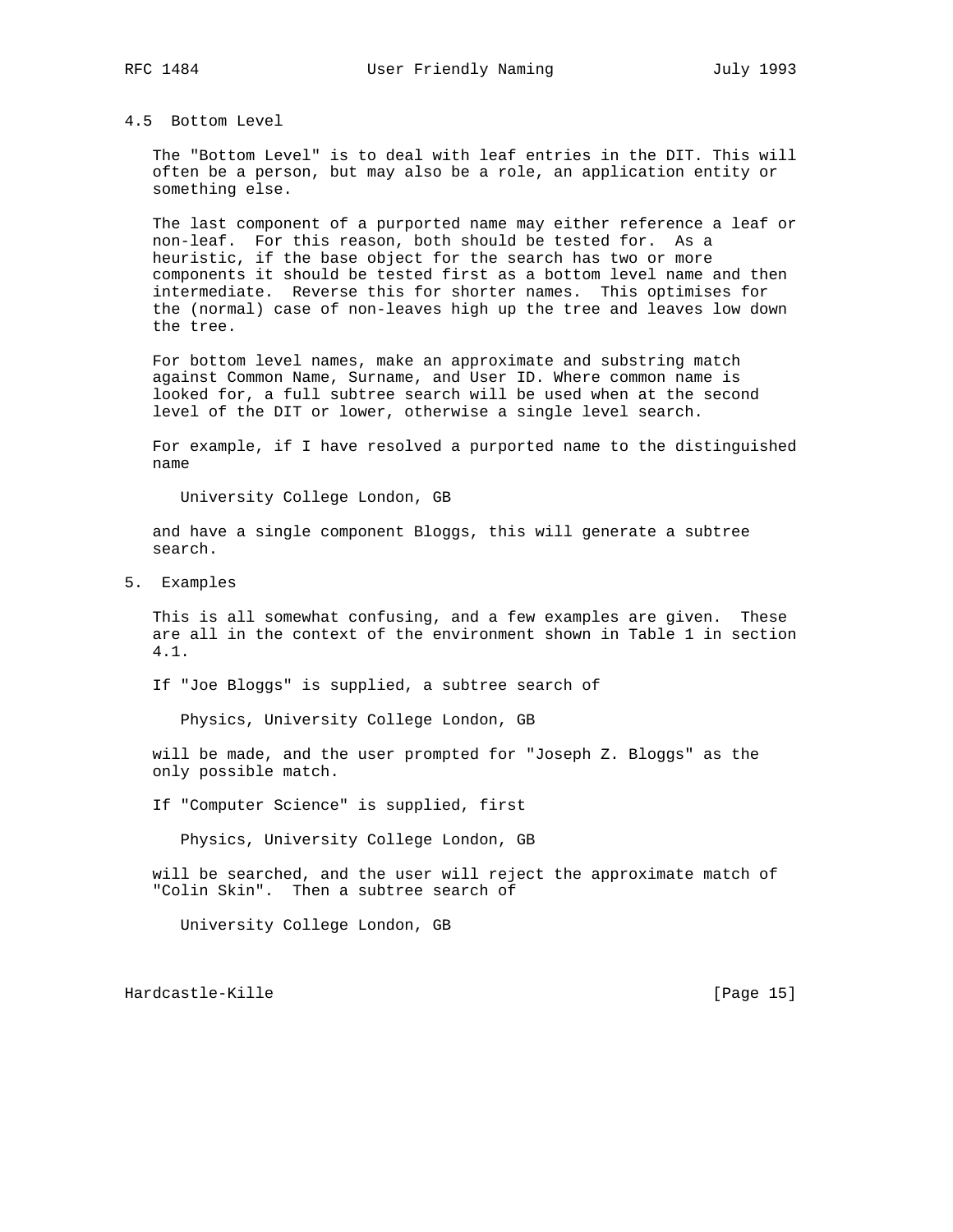will be made, looking for a person. Then a single level search will be made looking for Org Unit, and

Computer Science, University College London, GB

 will be returned without prompting (exact match). Supplying "Steve Hardcastle-Kille" will lead to a failed subtree search of

Physics, University College London, GB

and lead straight to a subtree search of

University College London, GB

 This will lead to an exact value match, and so a single entry returned without prompting.

 If "Andrew Findlay, Brunel" is supplied, the first element of the environment will be skipped, single level search of "Brunel" under "GB" will find:

Brunel University, GB

and a subtree search for "Andrew Findlay" initiated. This will yield

 Andrew Findlay, Computing and Media Services, Brunel University, GB

 Dr A J Findlay, Manufacturing and Engineering Systems, Brunel University, GB

and the user will be prompted with a choice.

 This approach shows how a simple format of this nature will "do the right thing" in many cases.

6. Support required from the standard

 Fortunately, all that is needed is there! It would be useful to have "friendly country name" as a standard attribute.

7. Support of OSI Services

 The major focus of this work has been to provide a mechanism for identifying Organisations and Users. A related function is to identify applications. Where the Application is identified by an AET (Application Entity Title) with an RDN of Common Name, this specification leads to a natural usage. For example, if a filestore

Hardcastle-Kille [Page 16] [Page 16]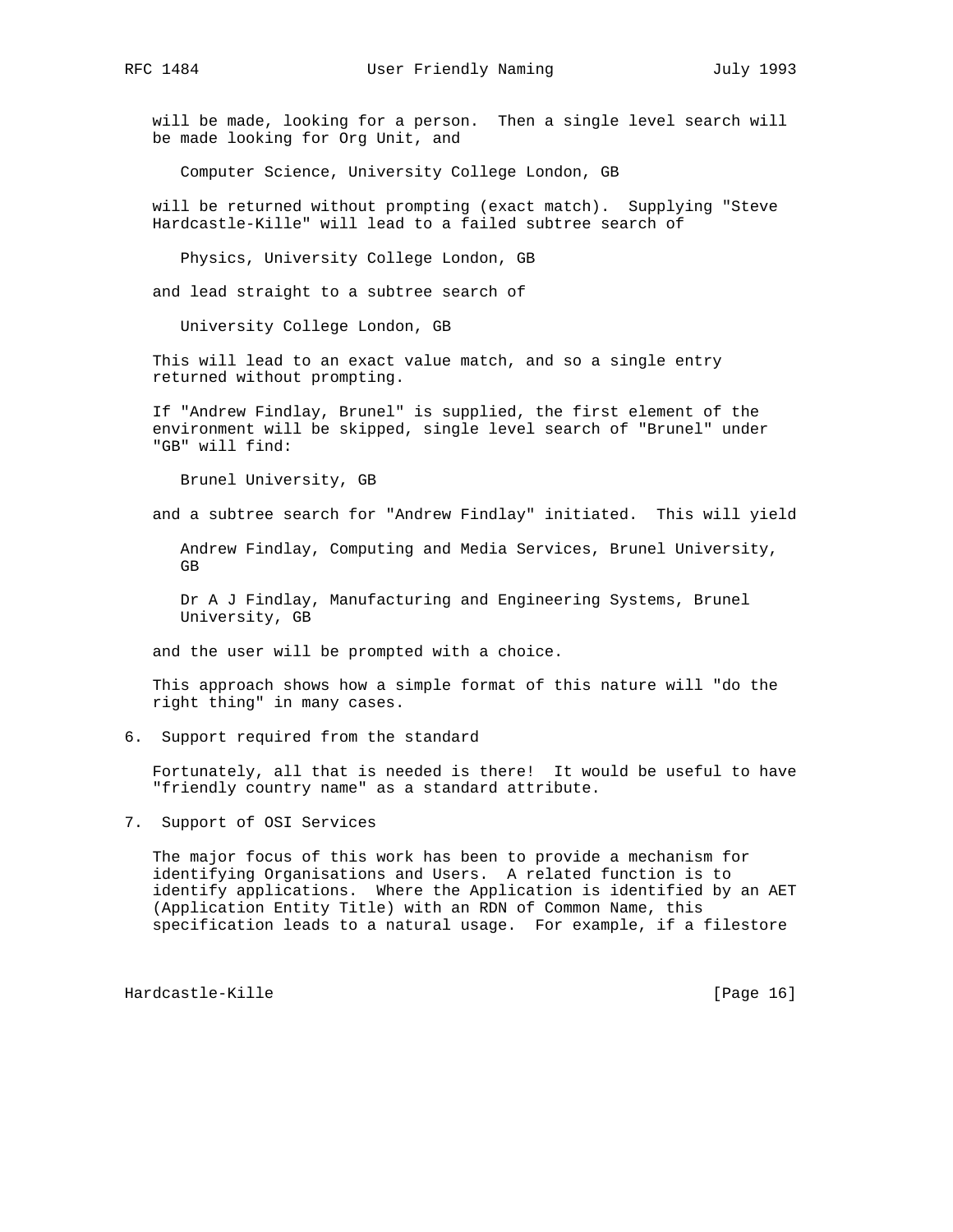in named "gannet", then this could easily be identified by the name:

Gannet, Computer Laboratory, Cambridge University, GB

 In normal usage, this might lead to access (using a purported name) of:

FTAM gannet,cambridge

 A second type of access is where the user identifies an Organisation (Organisational Unit), and expects to obtain a default service. The service is implied by the application, and should not require any additional naming as far as the user is concerned. It is proposed that this is supported by User Friendly Naming in the following way.

- 1. Determine that the purported name identifies a non-leaf object, which is of object class Organisation or Organisational Unit or Locality.
- 2. Perform a single level search for Application Entities which support the required application contexts. This assumes that all services which are supporting default access for the organisation are registered at one level below (possibly by the use of aliases), and that other services (specific machines or parts of the organisation) are represented further down the tree. This seems to be a reasonable layout, and its utility can be evaluated by experiment.
- 8. Experience

 An experimental implementation of this has been written by Colin Robbins. The example in Figure 1 shows that it can be very effective at locating known individuals with a minimum of effort. This code has been deployed within the "FRED" interface of the PSI Pilot [Ros90], and within an prototype interface for managing distribution lists. The user reaction has been favourable.

Some issues have arisen from this experience:

- o Where there is more than one level of Organisational Unit, and the user guesses one which is not immediately below the organisation, the algorithm works badly. There does not appear to be an easy fix for this. It is not clear if this is a serious deficiency.
- o Substring searching is currently done with leading and trailing wildcards. As many implementations will not implement leading

Hardcastle-Kille [Page 17]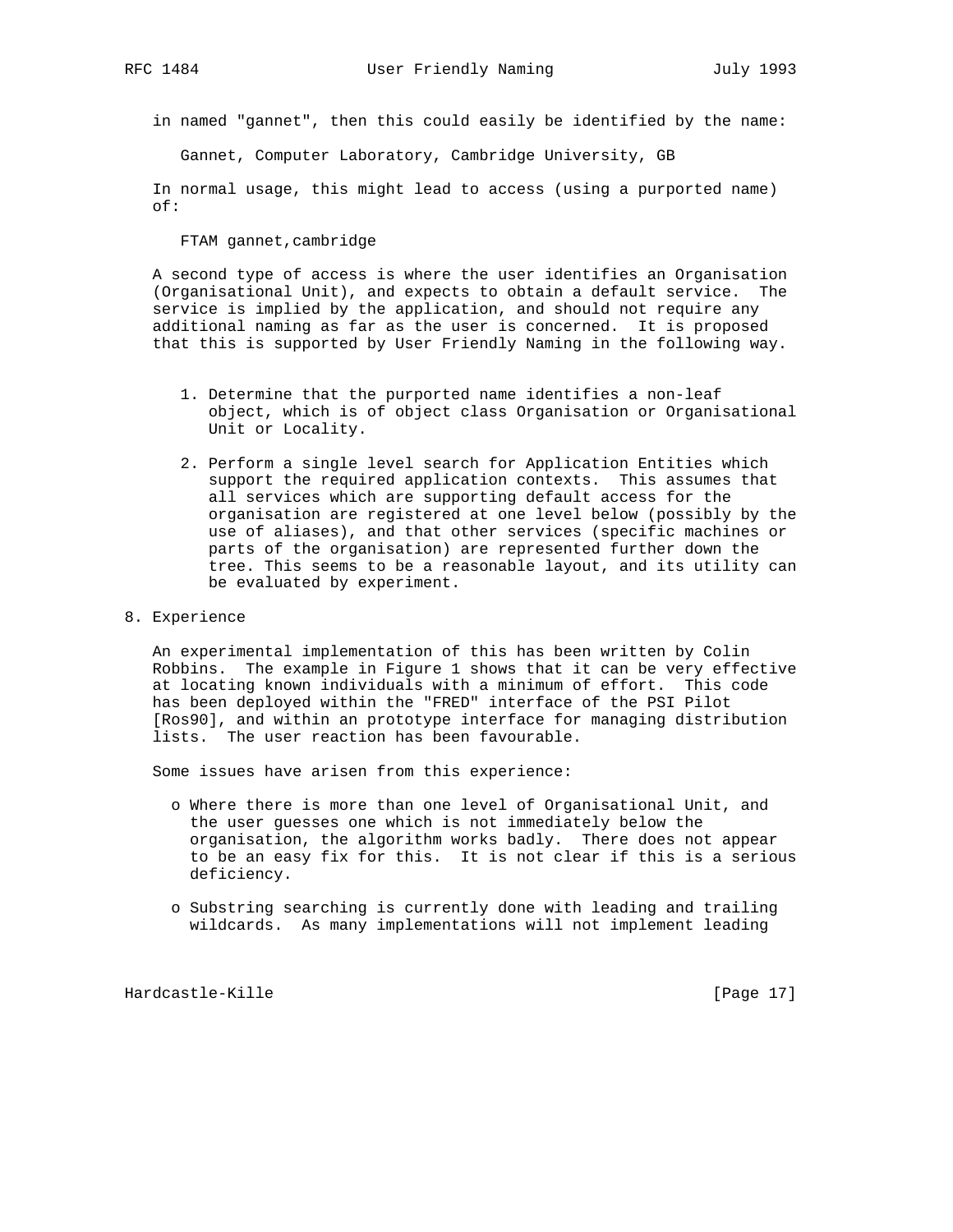wildcards efficiently, it may be preferable to only use trailing wildcards. The effect of this on the algorithm needs to be investigated.

 Implementors of this specification are encouraged to investigate variants of the basic algorithm. A final specification should depend on experience with such variants.

 -> t hales, csiro, australia Found good match(es) for 'australia' Found exact match(es) for 'csiro' Please select from the following: Trevor Hales, OC, HPCC, DIT, IICT, CSIRO, AU [y/n] ? y The following were matched... Trevor Hales, OC, HPCC, DIT, IICT, CSIRO, AU -> g michaelson, queensland, au Found exact match(es) for 'au' Please select from the following: University of Queensland, AU [y/n] ? y Axolotl, AU [y/n] ? n Please select from the following: George Michaelson, Prentice Computer Centre, University of Queensland, AU [y/n] ? y Manager, University of Queensland, AU [y/n] ? n The following were matched... George Michaelson, Prentice Computer Centre, University of Queensland, AU

 -> r needham, cambridge Found good match(es) for 'cambridge' Please select from the following: Roger Needham, Computer Lab, Cambridge University [y/n] ? y The following were matched... Roger Needham, Computer Lab, Cambridge University

 -> kirstein Found good match(es) for 'kirstein' The following were matched... Peter Kirstein

Figure 1: Example usage of User Friendly Naming

9. Relationship to other work

 Colin Robbin's work on the interface "Tom" and implementation of a distribution list interface strongly influenced this specification [KRRT90].

Hardcastle-Kille [Page 18]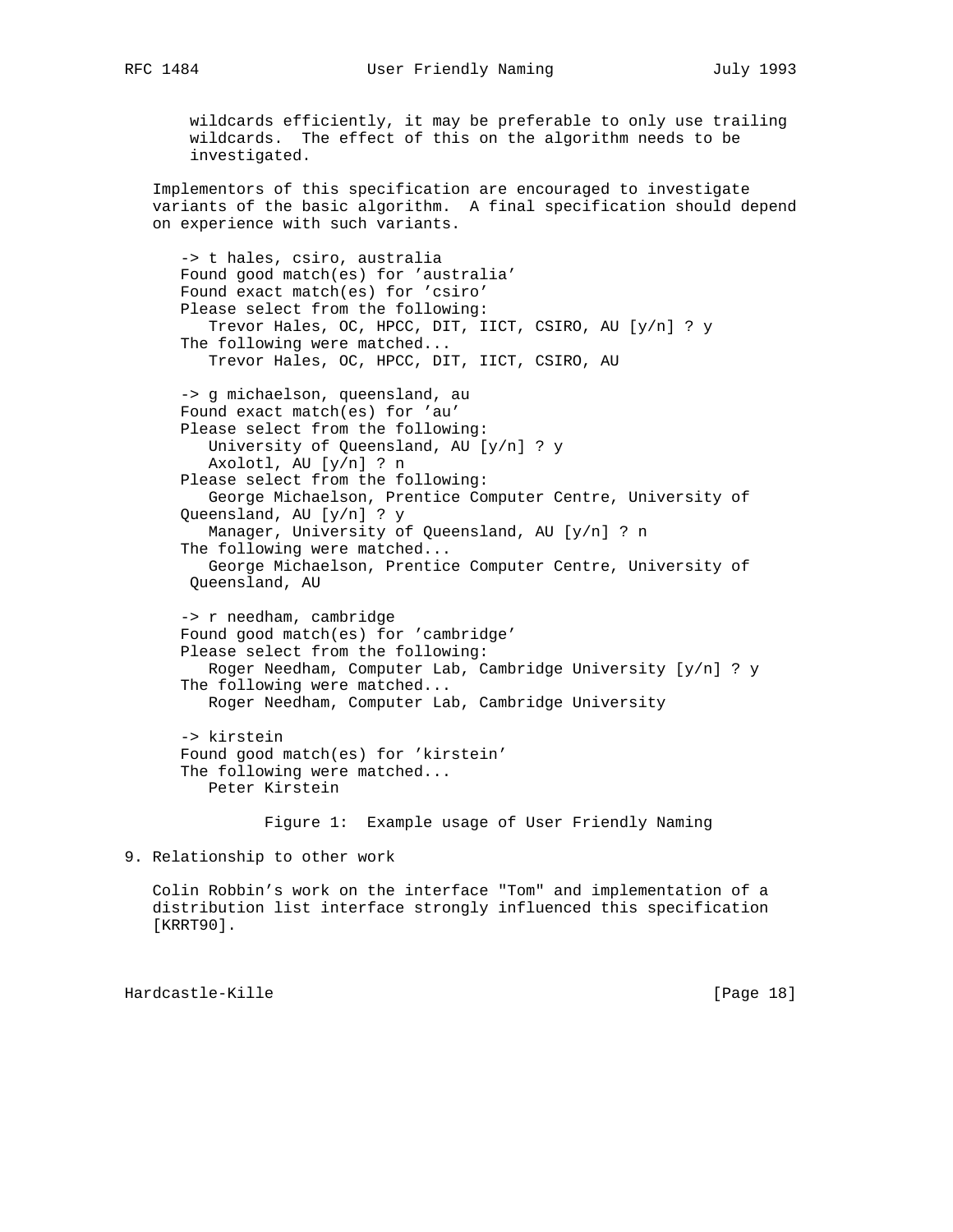Some of the ideas used here originally came from a UK Proposal to the ISO/CCITT Directory Group on "New Name Forms" [Kil89a]. This defined, and showed how to implement, four different types of names:

Typed and Ordered

 The current Distinguished Name is a restricted example of this type of name.

Untyped and Ordered

 This is the type of name proposed here (with some extensions to allow optional typing). It is seen as meeting the key user requirement of disliking typed names, and is efficient to implement.

Typed and Unordered

 This sort of name is proposed by others as the key basis for user friendly naming. Neufeld shows how X.500 can be used to provide this [Neu89], and Peterson proposes the Profile system to provide this [Pet88]. The author contends that whilst typed naming is interesting for some types of searching (e.g., yellow page searching), it is less desirable for naming objects. This is born out by operational experience with OSI Directories [Kil89b].

Untyped and Unordered

 Surprisingly this form of name can be supported quite easily. However, a considerable gain in efficiency can be achieved by requiring ordering. In practice, users can supply this easily. Therefore, this type of name is not proposed.

10. Issues

 The following issues are noted, which would need to be resolved before this document is progressed as an Internet Standard.

Potential Ambiguity

 Whilst the intention of the notation is to allow for specification of alternate values, it inherently allows for ambiguous names to be specified. It needs to be demonstrated that problems of this characteristic are outweighed by other benefits of the notation.

Utility

Determine that the specification is being implemented and used.

Hardcastle-Kille [Page 19]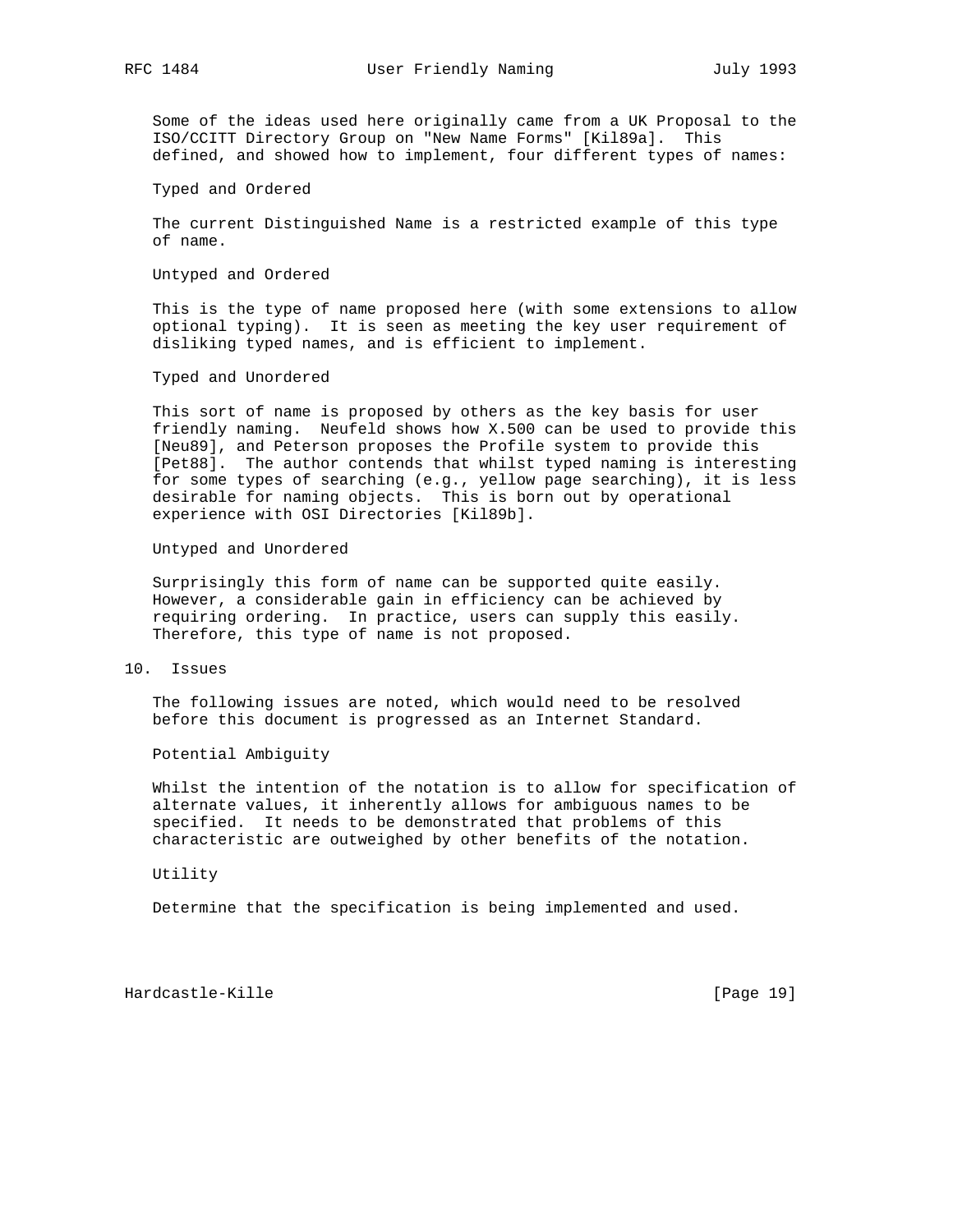### Performance

 Measurements on the performance implications of using this approach should be made.

Alogrithm

 The utility of the algorithm, and possible variants, should be investigated.

 This format, and the procedures for resolving purported names, should be evolved. The syntax can be expected to be stable. In light of experience, the algorithm for resolving purported names may be changed.

- 11. References
	- [CCI88] The Directory --- overview of concepts, models and services, December 1988. CCITT X.500 Series Recommendations.
	- [HK93] S.E. Hardcastle-Kille. A string representation of distinguished names. RFC 1485, Department of Computer Science, University College London, July 1993.
	- [Kil89a] S.E. Kille. New name forms, May 1989. ISO/IEC/JTC 21/ WG4/N797 UK National Body Contribution to the Oslo Directory Meeting.
	- [Kil89b] S.E. Kille. The THORN large scale pilot exercise. Computer Networks and ISDN Systems, 16(1):143--145, January 1989.
	- [Kil90] S.E. Kille. Using the OSI directory to achieve user friendly naming. Research Note RN/20/29, Department of Computer Science, University College London, February 1990.
	- [KRRT90] S.E. Kille, C.J. Robbins, M. Roe, and A. Turland. The ISO development environment: User's manual (version 6.0), January 1990. Volume 5: QUIPU.
	- [Neu89] G.W. Neufeld. Descriptive names in X.500. In SIGCOMM 89 Symposiun Communications Architectures and Protocols, pages 64--71, September 1989.
	- [Pet88] L.L. Petersen. The profile naming service. ACM Transactions on Computing Systems, 6(4):341--364, November 1988.

Hardcastle-Kille [Page 20]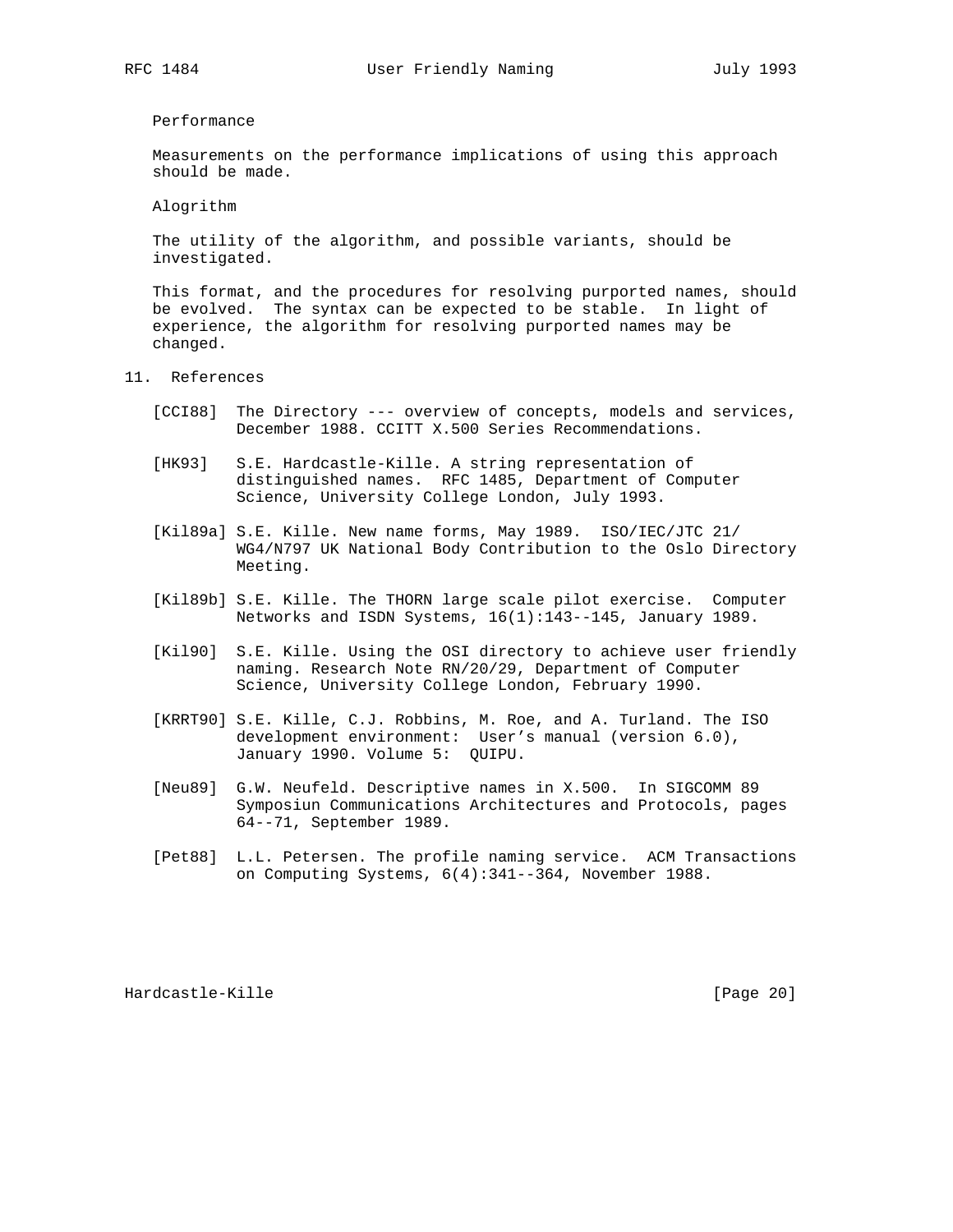- [Ros90] M.T. Rose. Realizing the White Pages using the OSI Directory Service. Technical Report 90--05--10--1, Performance Systems International, Inc., May 1990.
- 12. Security Considerations

Security issues are not discussed in this memo.

13. Author's Address

 Steve Hardcastle-Kille ISODE Consortium P.O. Box 505 London SW11 1DX England Phone:+44-71-223-4062 EMail: S.Kille@ISODE.COM DN: CN=Steve Hardcastle-Kille, O=ISODE Consortium, C=GB UFN: S. Hardcastle-Kille, ISODE Consortium, GB A. Pseudo-code for the matching algorithm The following pseudo-code is intended to clarify the matching algorithm. The language uses ASN.1 data types, with flow control "C"-like,but with keywords upper--cased.  $\mathcal{L} = \frac{1}{2} \sum_{i=1}^{n} \frac{1}{2} \sum_{j=1}^{n} \frac{1}{2} \sum_{j=1}^{n} \frac{1}{2} \sum_{j=1}^{n} \frac{1}{2} \sum_{j=1}^{n} \frac{1}{2} \sum_{j=1}^{n} \frac{1}{2} \sum_{j=1}^{n} \frac{1}{2} \sum_{j=1}^{n} \frac{1}{2} \sum_{j=1}^{n} \frac{1}{2} \sum_{j=1}^{n} \frac{1}{2} \sum_{j=1}^{n} \frac{1}{2} \sum_{j=1}^{n} \frac{1}{2} \sum$ PurportedName ::= SEQUENCE OF String -- simplication, as attribute types can optionally be -- specified -- Each element of the Purported Name is a string -- which has been parsed from the BNF Attribute ::= SEQUENCE { 10 type OBJECT IDENTIFIER, value ANY } RDN ::= Attribute -- simplification, as can be multi-value DN ::= SEQUENCE OF RDN

Hardcastle-Kille [Page 21]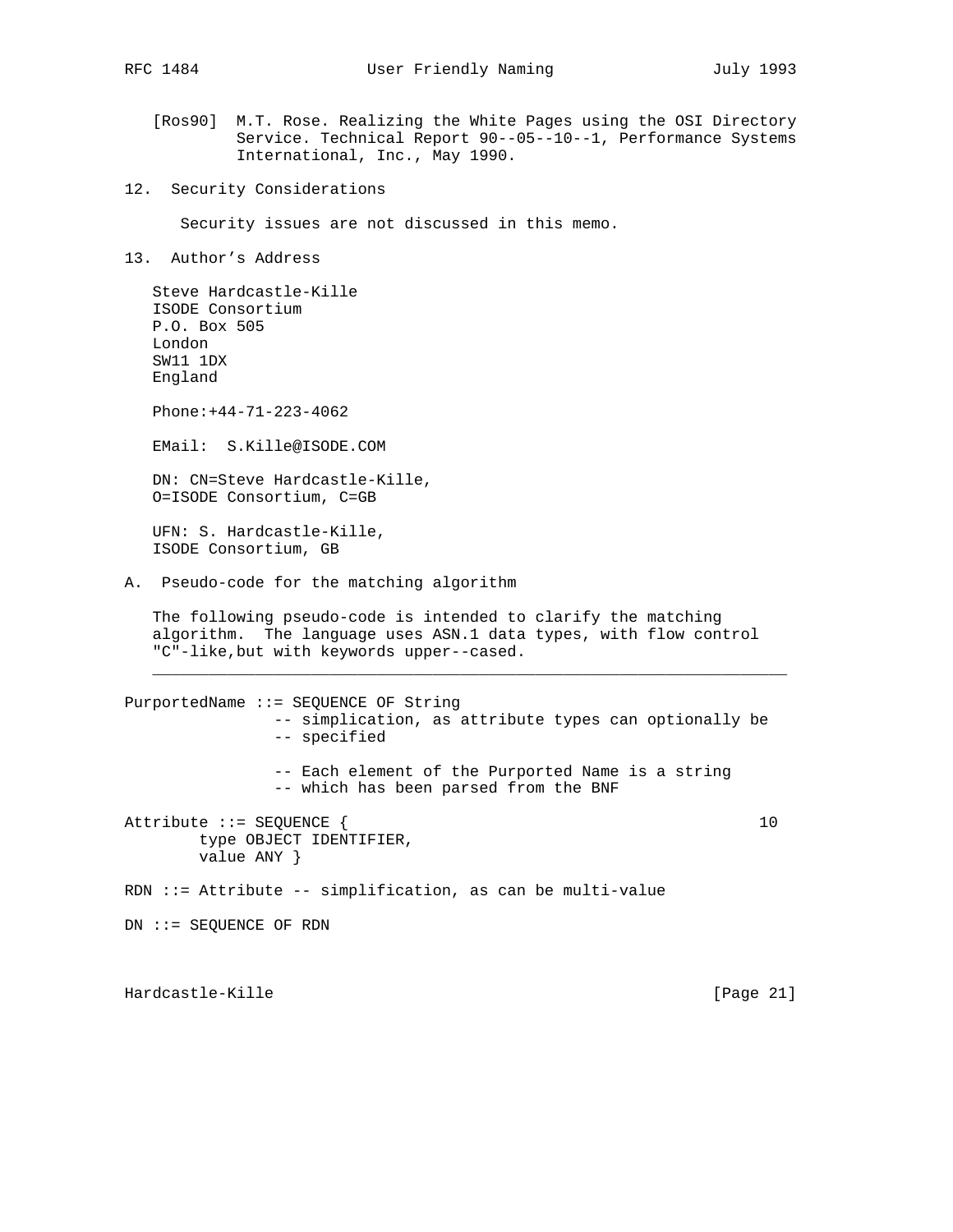Environment ::= SEQUENCE OF DN  $20$ EnvironmentList ::= SEQUENCE OF SEQUENCE { lower-bound INTEGER, upper-bound INTEGER, environment Environment } friendlyMatch(p: PurportedName; el: EnvironmentList): SET OF DN { -- Find correct environment <u>30</u> IF length(el) ==  $0$  THEN return(NULL); IF length(p) <= head(el).upper-bound && length(p) >= head(el).lower-bound THEN return envMatch (p, head(el).environment); ELSE return(friendlyMatch(p, tail(el)); } 40 envMatch(p: PurportedName; e: Environment): SET OF DN { -- Check elements of environment -- in the defined order matches: SET OF DN; IF length(e) ==  $0$  THEN return(NULL); matches = purportedMatch(head(e).DN, p) 50 IF matches != NULL THEN return(matches); ELSE return(envMatch(p, tail(e)); } purportedMatch(base: DN; p: PurportedName): SET OF DN {  $s:$  String = head(p); 60 matches: SET OF DN = NULL; IF length $(p)$  == 1 THEN IF length(base) == 0 THEN IF (matches =  $rootSearch(s)$ ) != NULL THEN return(matches); ELSE return(leafSearch(base, s, one-level); ELSE IF length(base) == 1 THEN

Hardcastle-Kille [Page 22]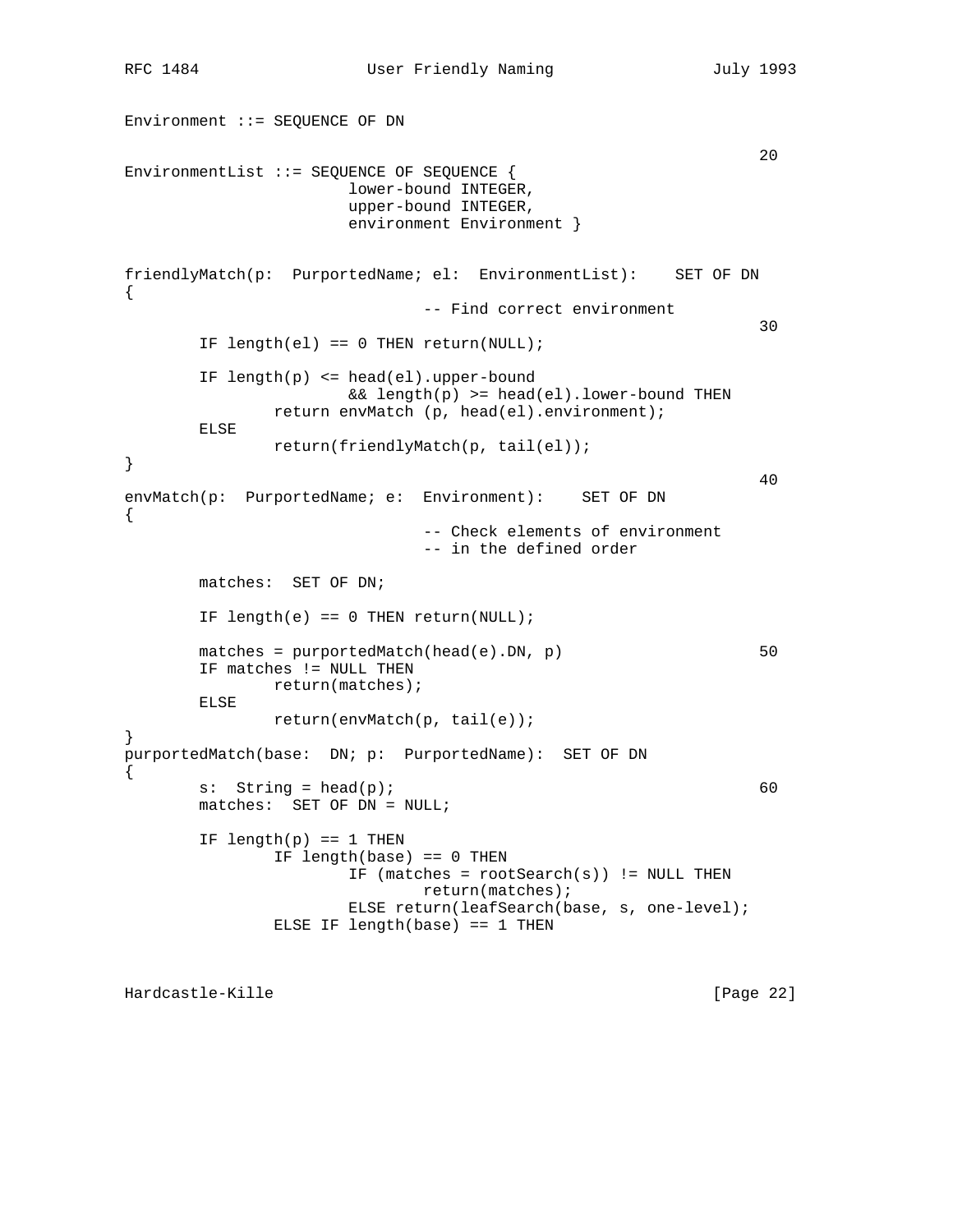```
 IF (matches = intSearch(base, s)) != NULL THEN
                              return(matches); 70
                       ELSE return(leafSearch(base, s, one-level);
                ELSE
                       IF (matches = leafSearch(base, s, subtree)) !=
                NULL THEN
                               return(matches);
                       ELSE return(intsearch(base, s);
        IF length(base) == 0 THEN
                FOR x IN rootSearch(s) DO
                      matches += (purportedMatch(x, tail(p)); 80
        ELSE
                FOR x IN intSearch(base, s) DO
                      matches += (purportedMatch(x, tail(p));
        return(matches);
}
-- General. Might need to tighten the filter for short strings,
-- in order to stop being flooded. Alternatively, this could be
-- done if the loose search hists a size limit 90rootSearch(s: String): SET OF DN
{
       IF length(s) == 2 THEN
                return(search(NULL, one-level, s, {CountryName,
                       FriendlyCountryName, OrganizationName},
                       {exact}, {Country, Organisation}));
                       -- test exact match only
        -- probably a country code
ELSE 100
                return(search(NULL, one-level, s, {OrganizationName,
                       FriendlyCountryName}, {substring, approx},
                       {Country, Organisation}));
}
intSearch( base: DN; s: String)
{
        IF present(base, OrgUnitName) THEN
                return(search(base, one-level, s, {OrgUnitName}, 110
                      \{substring, approx\}, \{OrgUnit\});
        ELSE IF present(base, OrganisationName) THEN
                return(search(base, one-level, s, {OrgUnitName,
                       LocalityName}, {substring, approx},
                       {Organization, OrgUnit, Locality}));
        ELSE IF present(base, LocalityName) THEN
                return(search(base, one-level, s, {OrganisationName},
                        {substring, approx}, {Locality});
```
Hardcastle-Kille [Page 23]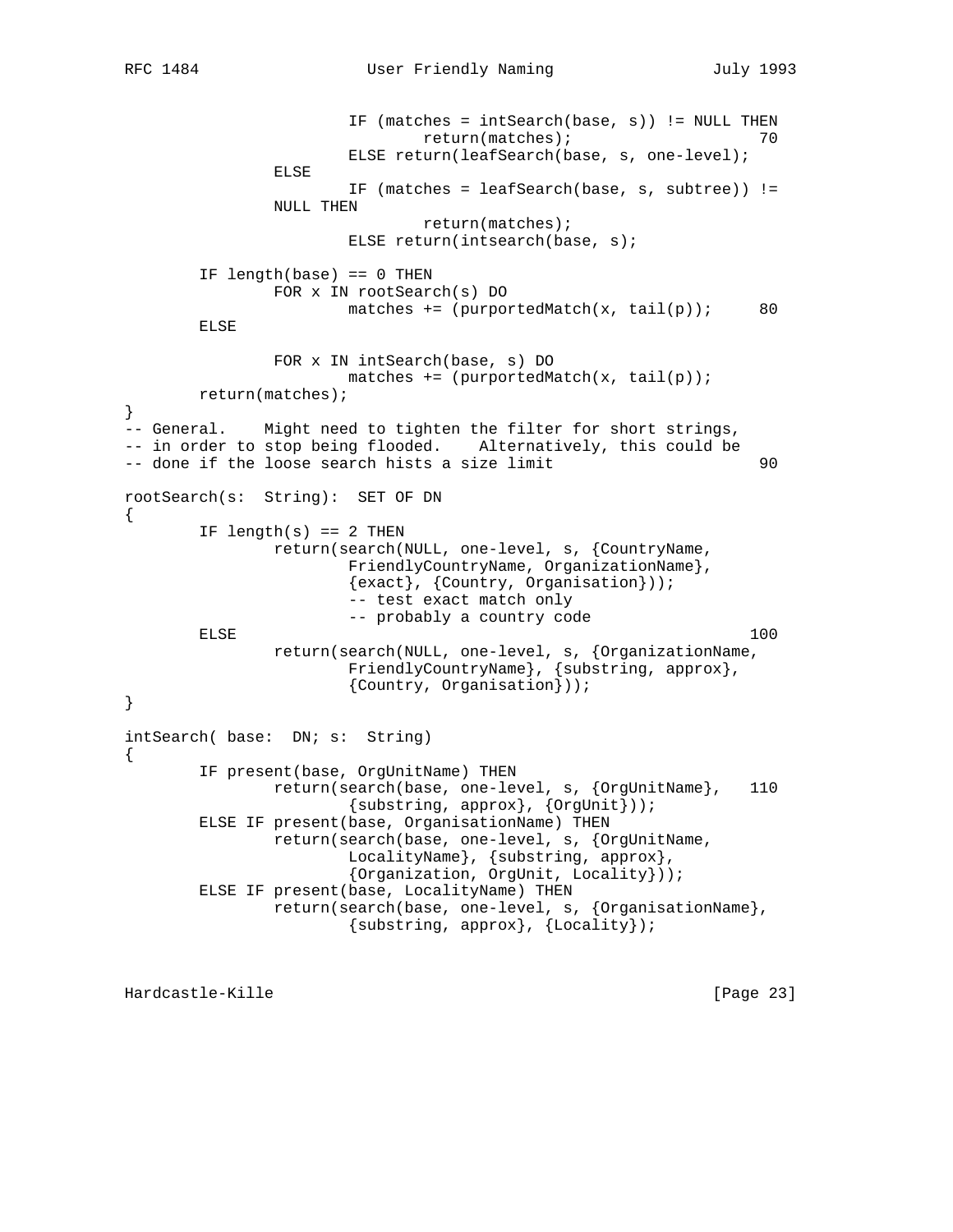```
 ELSE
              return(search(base, one-level, s, {OrganisationName,120
LocalityName}, {substring, approx},
 {Organisation, Locality}));
}
present(d: DN; t: AttributeType): BOOLEAN
{
       FOR x IN d DO
             IF x. type == t THEN return(TRUE);
      return(FALSE); 130
}
SearchScope := ENUMERATED (base-object, one-level, subtree)
leafSearch(base: DN; s: String; search-scope: SearchScope)
{
       return(search(base, search-scope, s, {CommonName, Surname,
             UserId}, {substring, approx}));
}
 140
search(base: DN; search-scope: SearchScope; s: string;
       alist SET OF AttributeType; matchtypes SET OF MatchType
       objectClasses SET OF ObjectClass OPTIONAL): SET OF DN
{
       -- mapped onto Directory Search, with OR conjunction
       -- of filter items
       return dNSelect (s, search-results, alist);
\} 150
read(base: DN; alist SET OF AttributeType): SET OF Attribute;
{
       -- mapped onto Directory Read
       -- Types repeated to deal with multiple values
       -- This would be implemented by returning selected info
       -- with the search operation
}
dNSelect(s: String; dlist SET OF DN; alist: SET OF AttributeType):
16SET0OF DN
{
       exact, good: SET OF DN;
       FOR x IN dlist DO
             IF last(DN).Value == s THEN
                   exact += x; ELSE IF FOR y IN read(x, alist) DO
                    IF y.value == s THEN
                          good += x; 170
```
Hardcastle-Kille [Page 24]